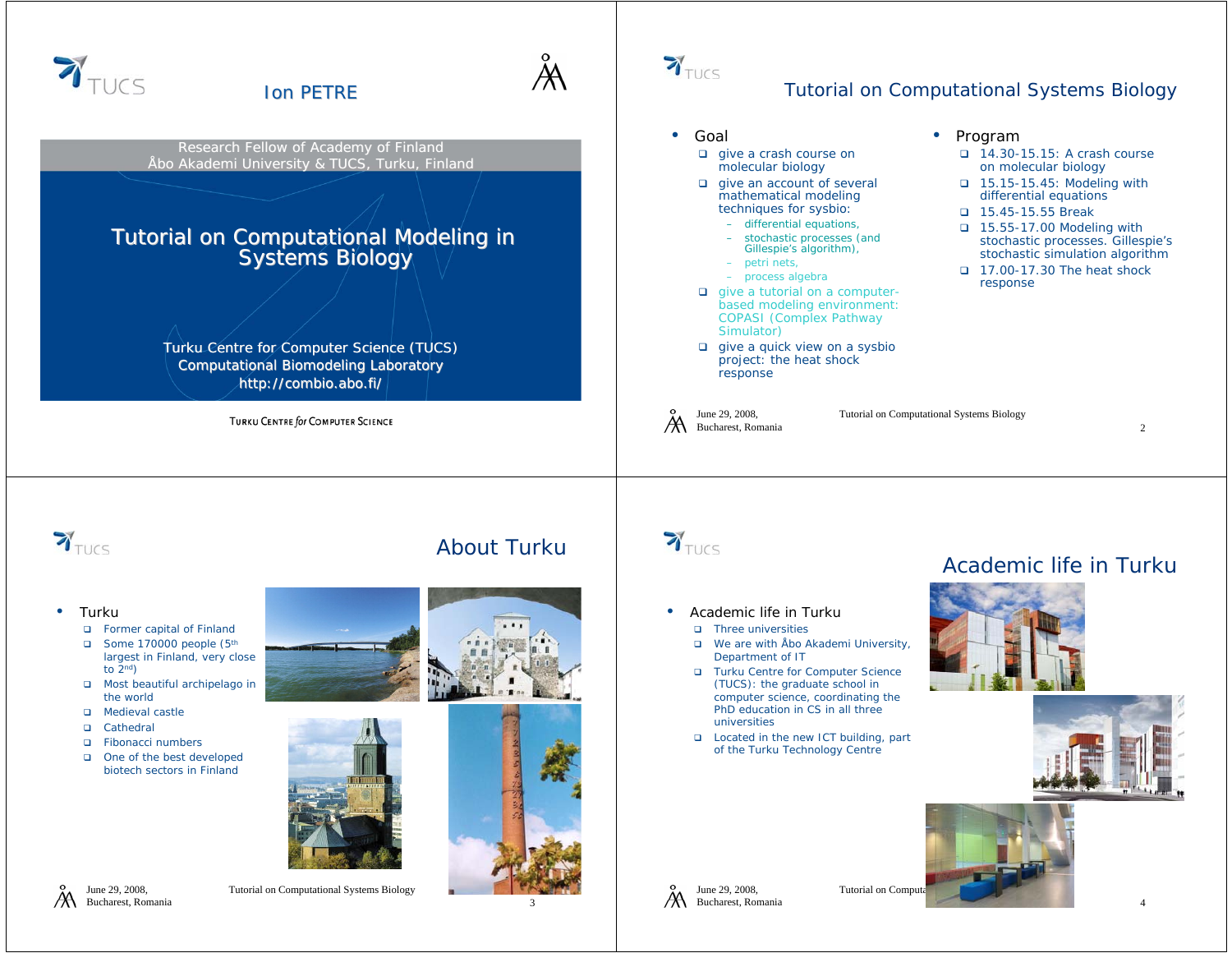

#### My own research group

- The Computational Biomodeling Laboratory at Turku Centre for Computer Science and Åbo Akademi University http://combio.abo.fi/
- Part of the Systems Biology national program of Academy of Finland
- Part of the Systems Biology research program of Turku Centre for Biotechnology
- We are a group of mathematicians and computer scientists
- Our projects are interdisciplinary, run in cooperation with biologists and biochemists from Finland and abroad
- Some recent projects
	- Gene assembly in ciliates
	- The hest shock response
	- The self-assembly of intermediary filaments

June 29, 2008, A Bucharest, Romania Tutorial on Computational Systems Biology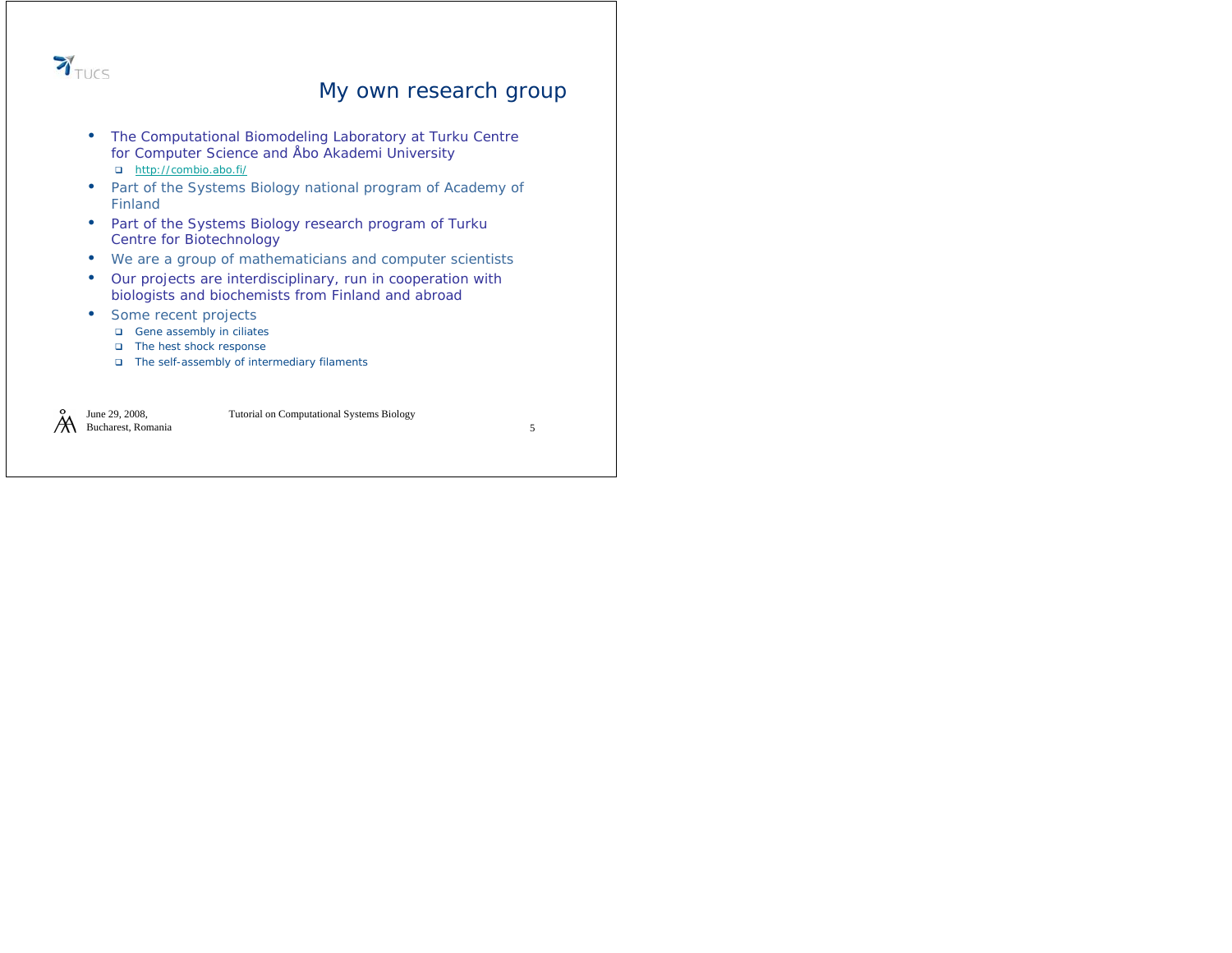

- $\Box$ Life cycle
- Pathways
- **□** Energy
- 
- **□** Individual interactions
- Amplifications
- □ Locality
- • Biological macromolecules
	- o dna
	- **□** Genes
	- □ Proteins
	- **□** Enzymes
	- □ Chaperons

June 29, 2008, Bucharest, Romania Tutorial on Computational Systems Biology

3



ancestral procaryote

ancestral eucaryote unknown anaerobic procaryotic ancestor of the eucaryotes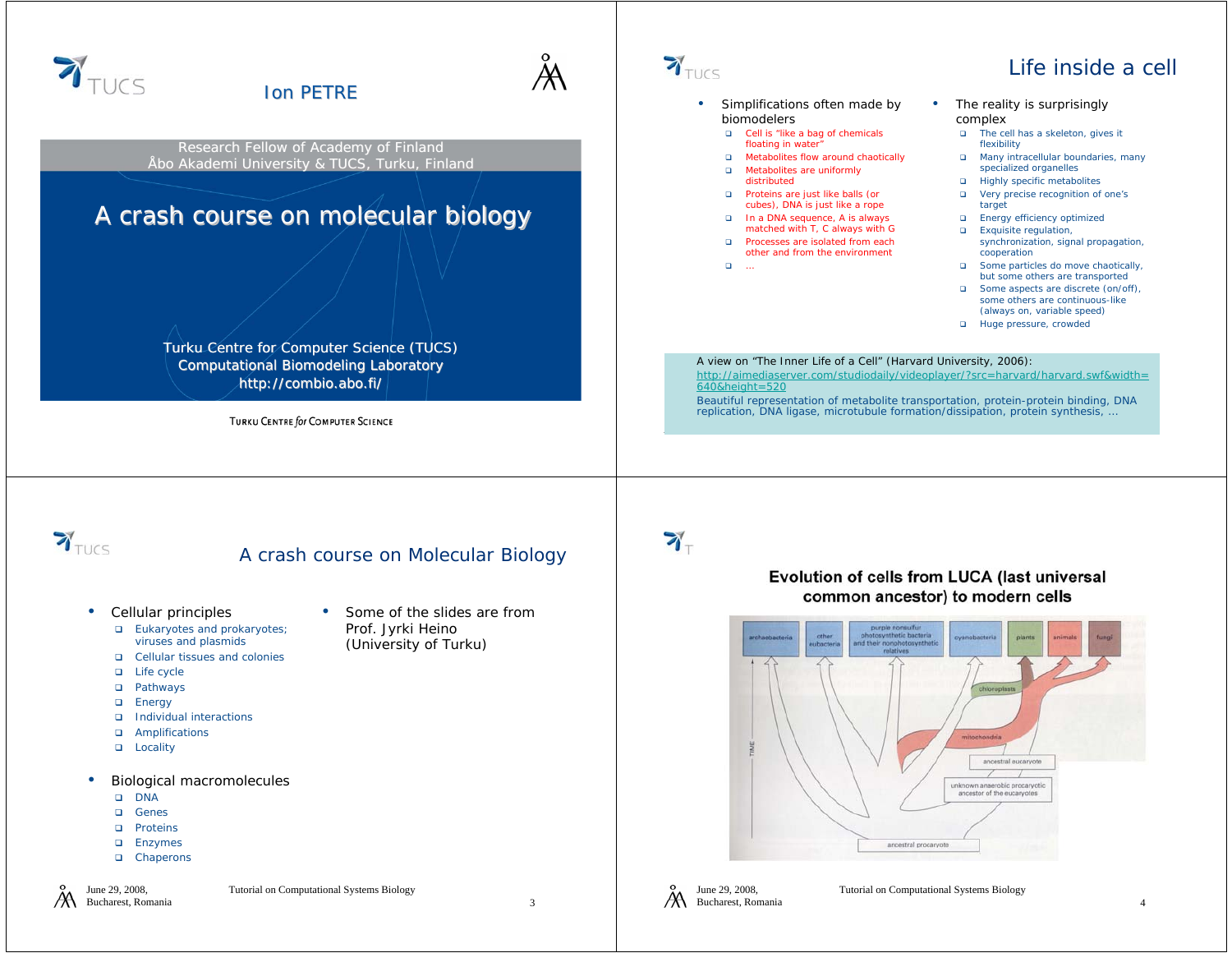

- The protein coat attaches to the membrane of a cell and inserts the viral DNA into the cell
- □ Once in, the viral DNA loops on itself forming a circular molecule
- The cell's own transcription machinery will transcribe the viral DNA as if it were its own

June 29, 2008, Bucharest, Romania

ЖA

Tutorial on Computational Systems Biology

active: excise its DNA from the host's chromosome, multiply itself, create protein coats, assemble many copies of the virus, destroy the cell's membrane and release the new lambda phage to the intercellular environment

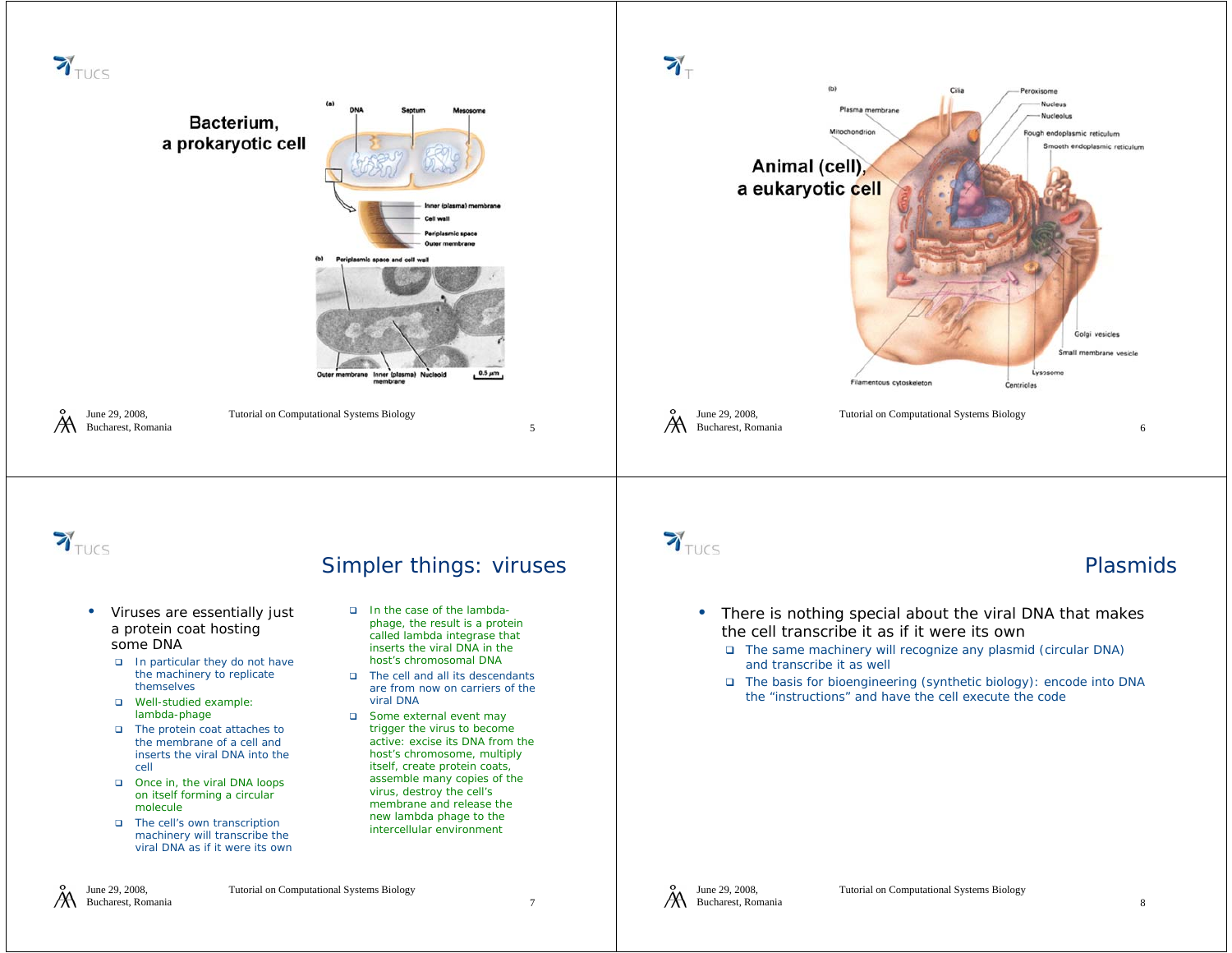

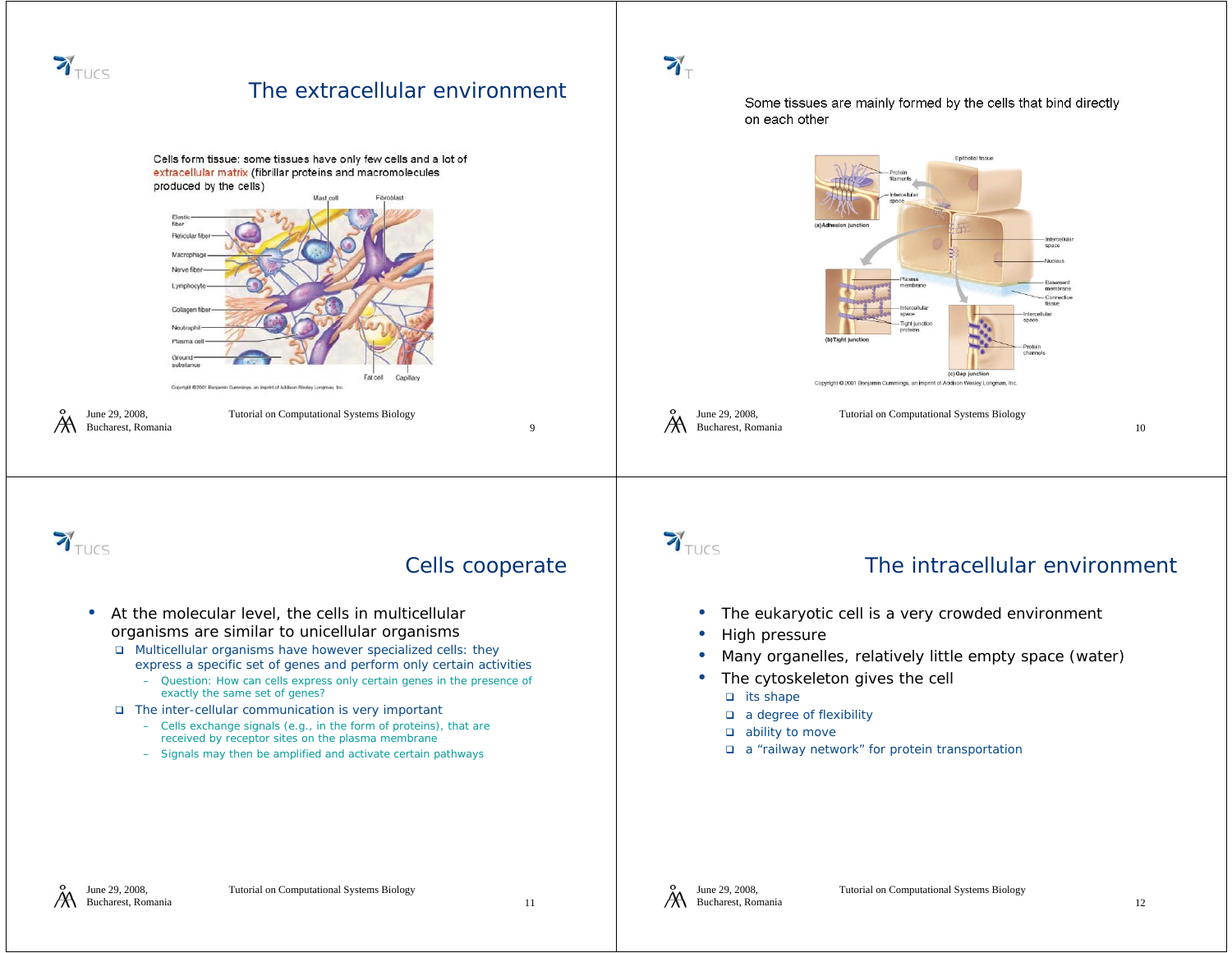

#### Biological macromolecules



June 29, 2008, ЖA Bucharest, Romania

15



 $\mathbf{Y}_{\text{TUCS}}$ 

Macromolecules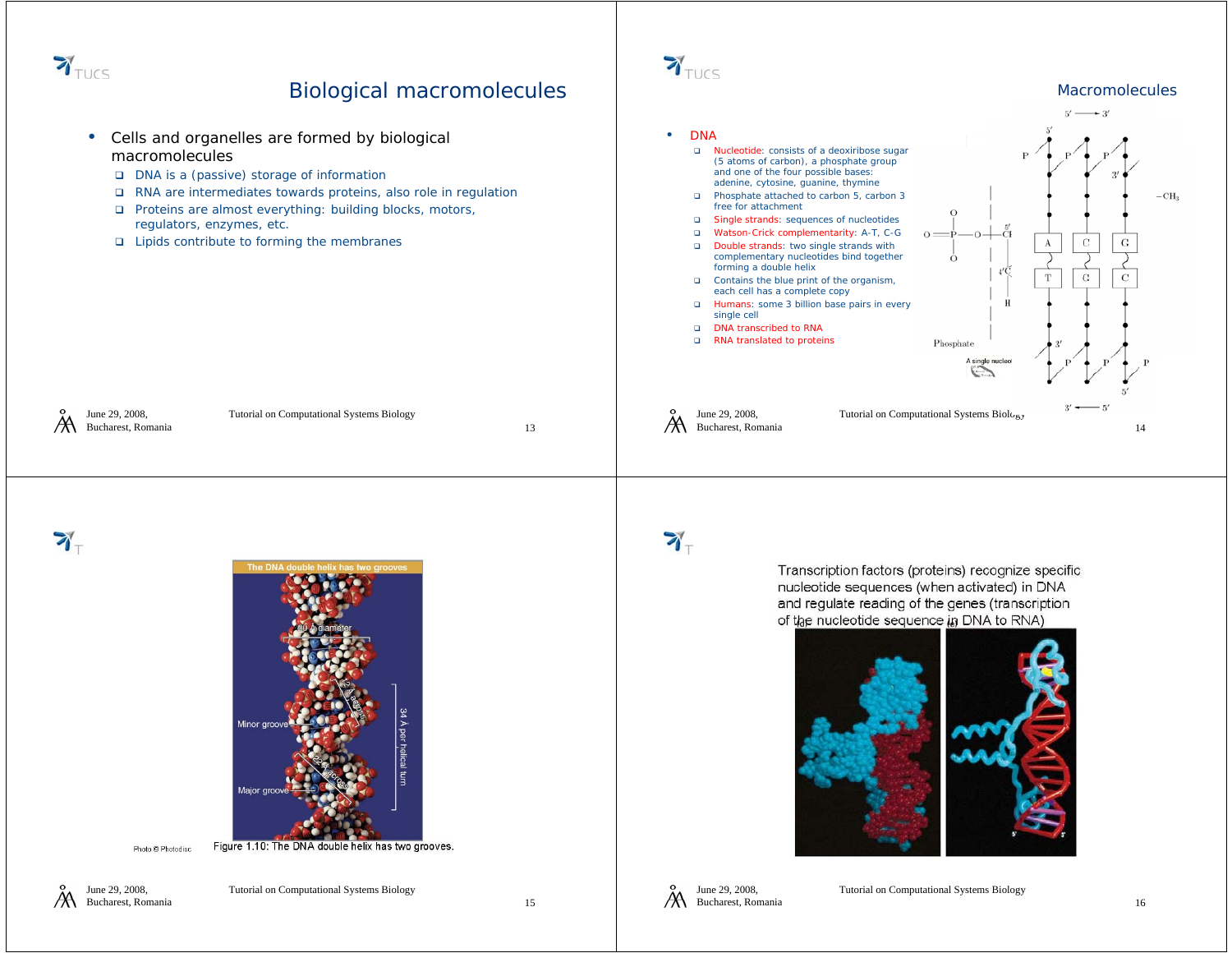

#### Biological macromolecules

#### •Genes

June 29, 2008, Bucharest, Romania

- DNA has coding blocks (genes) and non-coding blocks
- Humans: some 20 000 30 000 genes (**in every cell!**)
- Genes are transcribed into RNA that is then translated into proteins
- RNA: similar structure as DNA, T replaced with U, mostly single stranded
- Not all genes transcribed in all cells
- Controllers: some non-coding blocks upstream of the gene promoter regions
- The RNA polymerase enzyme cannot bind to DNA on itself helped by other enzymes that bind to the promoter region
- **□** Promoter region may be inhibited by other regions
- **A robust computer science-like system: "if-then-else"**

Tutorial on Computational Systems Biology



#### Biological macromolecules

#### •Proteins

- $\Box$ Sequences of amino-acids (20 possible)
- $\Box$  Translated from RNA based on a universal code
- □ 3 nucleotides (codon) code for one amino acid, some amino acids correspond to several codons
	- Only one start codon, 3 stop codons
- Form a 3D fold determines the function of the protein  $\Box$
- $\Box$  The fold is determined by the sequence and the outside conditions
- "Holy grail" of Bioinformatics: the protein folding problem predict the 3D fold based on the (linear) amino acid  $\Box$ sequence



The genetic code, written by convention in the form in which the Codons appear in mRNA. The three terminator<br>codons, UAA, UAG, and UGA, are boxed in red; the AUG initiator codon is shown in green.

|   | June 29, 2008,     |  |  |
|---|--------------------|--|--|
| Ж | Bucharest, Romania |  |  |

Tutorial on Computational Systems Biology

4.

ЖA



June 29, 2008, ЖA Bucharest, Romania Tutorial on Computational Systems Biology

17

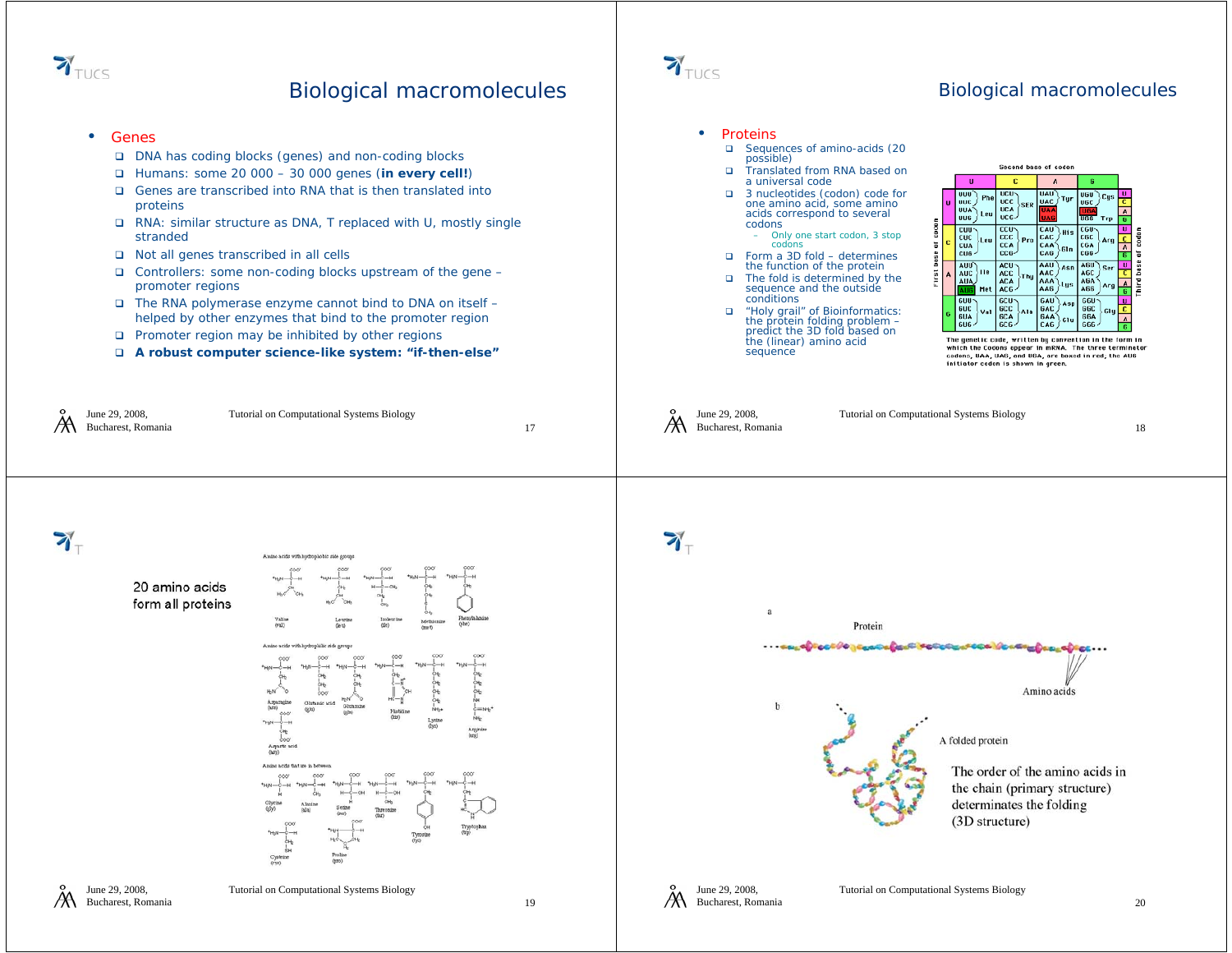

#### **Proteins**

 Involved in molecular recognition •• Enzymes □ Recognize and bind to specific molecules (DNA, RNA, proteins). □ Special type of proteins, specialize in recognizing very specific blocks of DNA (or protein) and binding to it **□** In the case of DNA they may recognize a specific sequence of nucleotides, or even a specific pattern – Some of them may then cut the DNA in a precise way, others may copy or repair DNA, etc. • Their function depends on the 3D structure Others may catalyze biochemical reactions, thus enabling May be turned active and inactive reactions that would otherwise would be too slow**D** Protein conformation may change after binding to other – The speed-up may be of 3 orders of magnitude molecules**□** They may be regulated by other enzymes, e.g., switched active/inactive• Molecular motors □ Crucial also in biotechnology **□** Protein may act as molecular motors through repeated changes in their 3D structure■ Used for particle transportation or for cell locomotior • Self-assembly By binding to another protein, some new binding sites may be unveiled, for other proteins to bind, etc. June 29, 2008, June 29, 2008, Tutorial on Computational Systems Biology Tutorial on Computational Systems Biology Bucharest, Romania Bucharest, Romania 2122 $\mathbf{Y}_{\text{TUCS}}$  $\mathbf{Y}_{\text{TUCS}}$ Protein phosphorylationBiological macromolecules • Chaperons □ Proteins assisting other proteins in achieving proper folding. Protein kinases are enzymes that link a phosphate □ Many chaperones are heat shock proteins: proteins expressed in group into a protein response to elevated temperatures. – Protein folding is severely affected by heat, and therefore chaperones - Phosphate may change the 3D structure of a act to counteract the potential damage. proteins or create a new binding site for other Chaperones recognize unfolded proteins by the hydrophobic proteins residues they expose to the solvent. **□** Incompletely folded proteins or misfolded proteins with exposed hydrophobic groups have a tendency to aggregate. - This aggregation is extremely detrimental to the cell: see Alzheimer's ADP + Protein This aggregation is extremely detrimental to the cell: see All<br>and Creutzfeld-Jacob's (human version of mad cow disease) Chaperones help to prevent this by providing encapsulated hydrophobic environments that allow the protein to properly fold. Protein

 $\mathbf{Y}_{\text{TUCS}}$ 



Biological macromolecules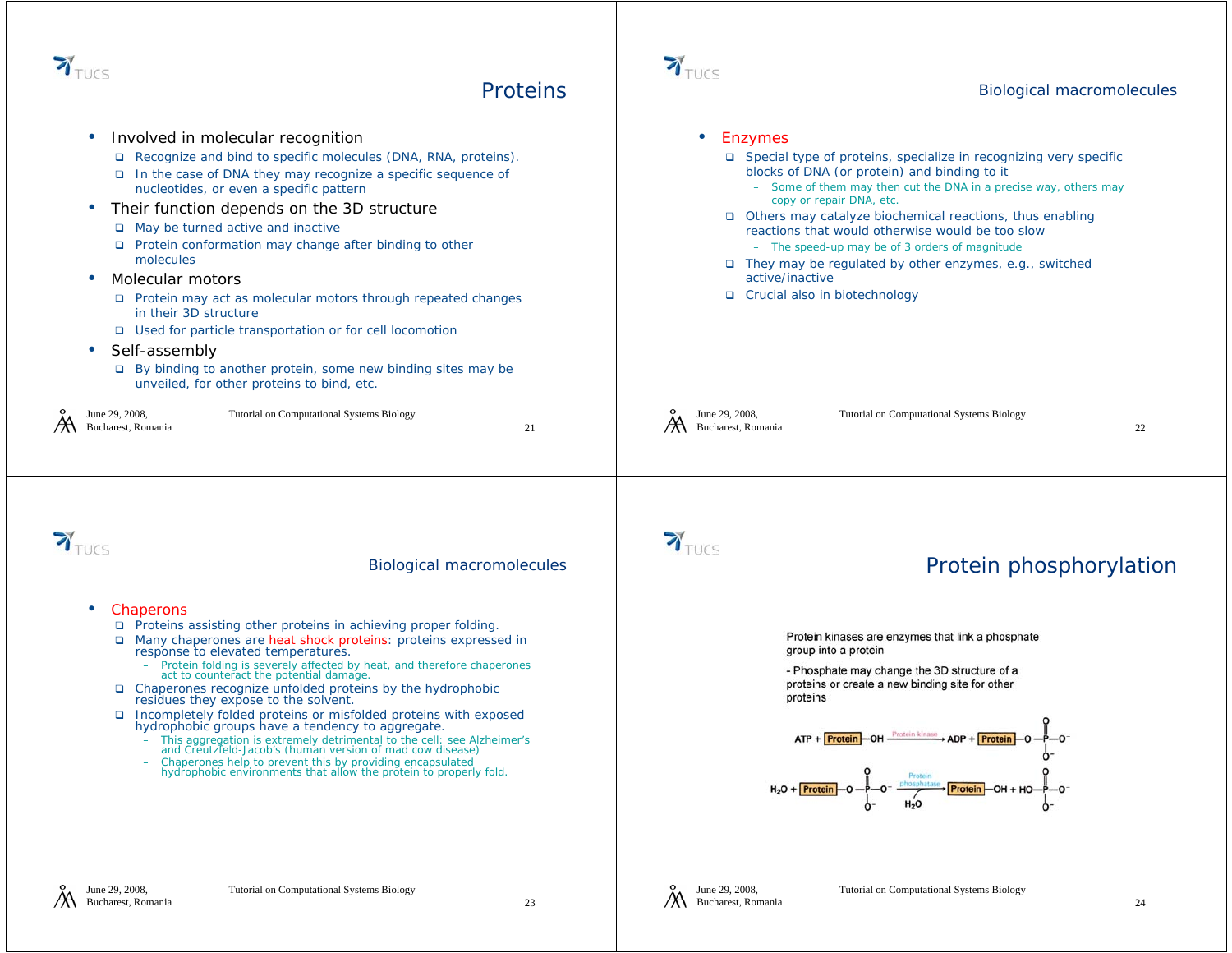

Apoptosis



 $\mathbf{Y}_{\text{TUCS}}$ 



Signaling pathways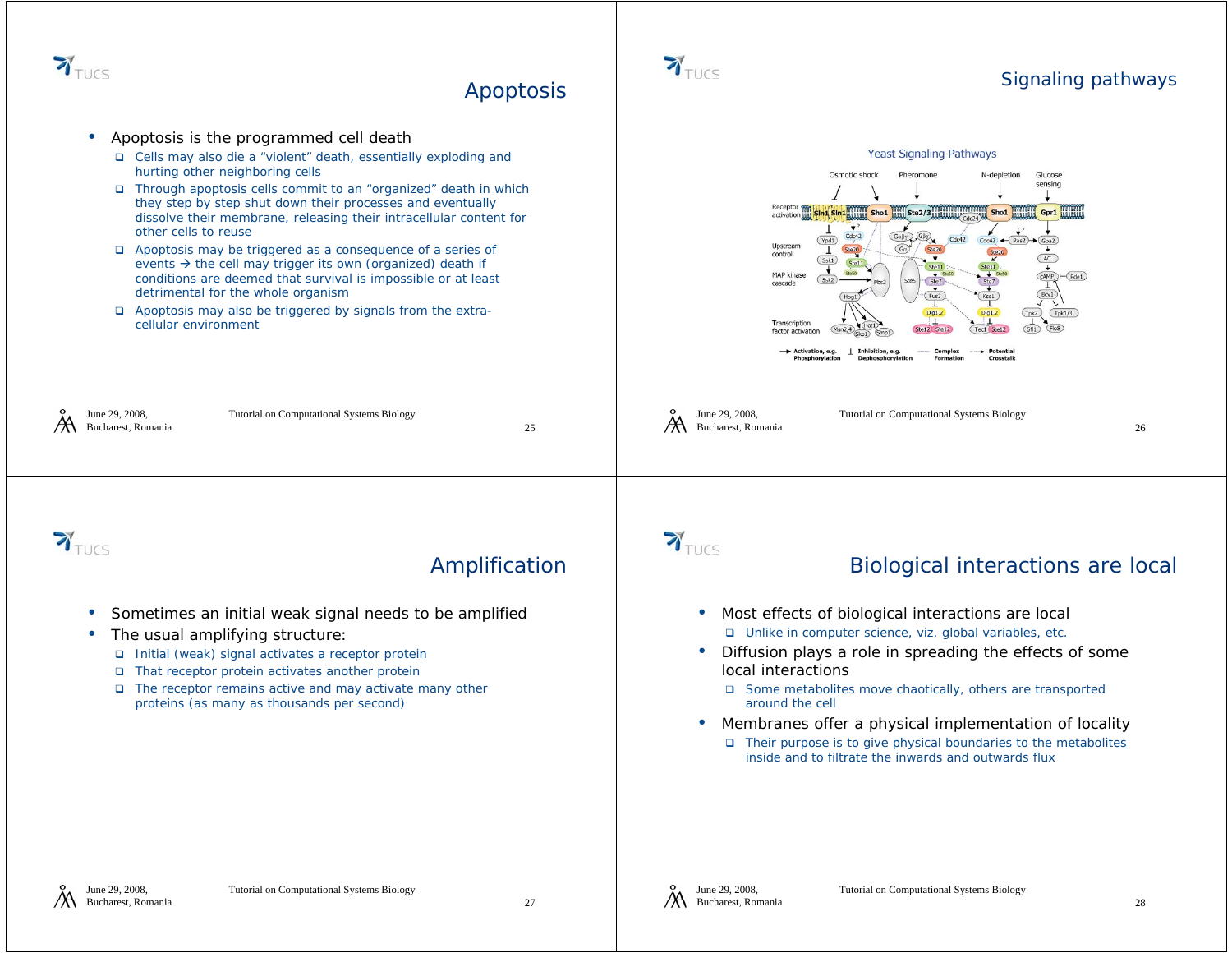

#### Cells divide and multiply

- • Prokaryotes: DNA is amplified, then attaches to different parts of the membrane and the cell divides
- Eukaryotes: more complex process because the DNA is organized on chromosomes
	- **□** Cells must ensure that both daughter cells have the required number of chromosomes
	- **□** In the case of sexual reproduction the process is even more complex, including a preliminary stage of exchanging haploid cells (only one copy of each chromosome)

June 29, 2008, Жh Bucharest, Romania Tutorial on Computational Systems Biology

29



#### Life inside a cell

A view on "The Inner Life of a Cell" (Harvard University, 2006): http://aimediaserver.com/studiodaily/videoplayer/?src=harvard/harvard.swf&width= 640&height=520

Beautiful representation of metabolite transportation, protein-protein binding, DNA replication, DNA ligase, microtubule formation/dissipation, protein synthesis, …

June 29, 2008, A Bucharest, Romania Tutorial on Computational Systems Biology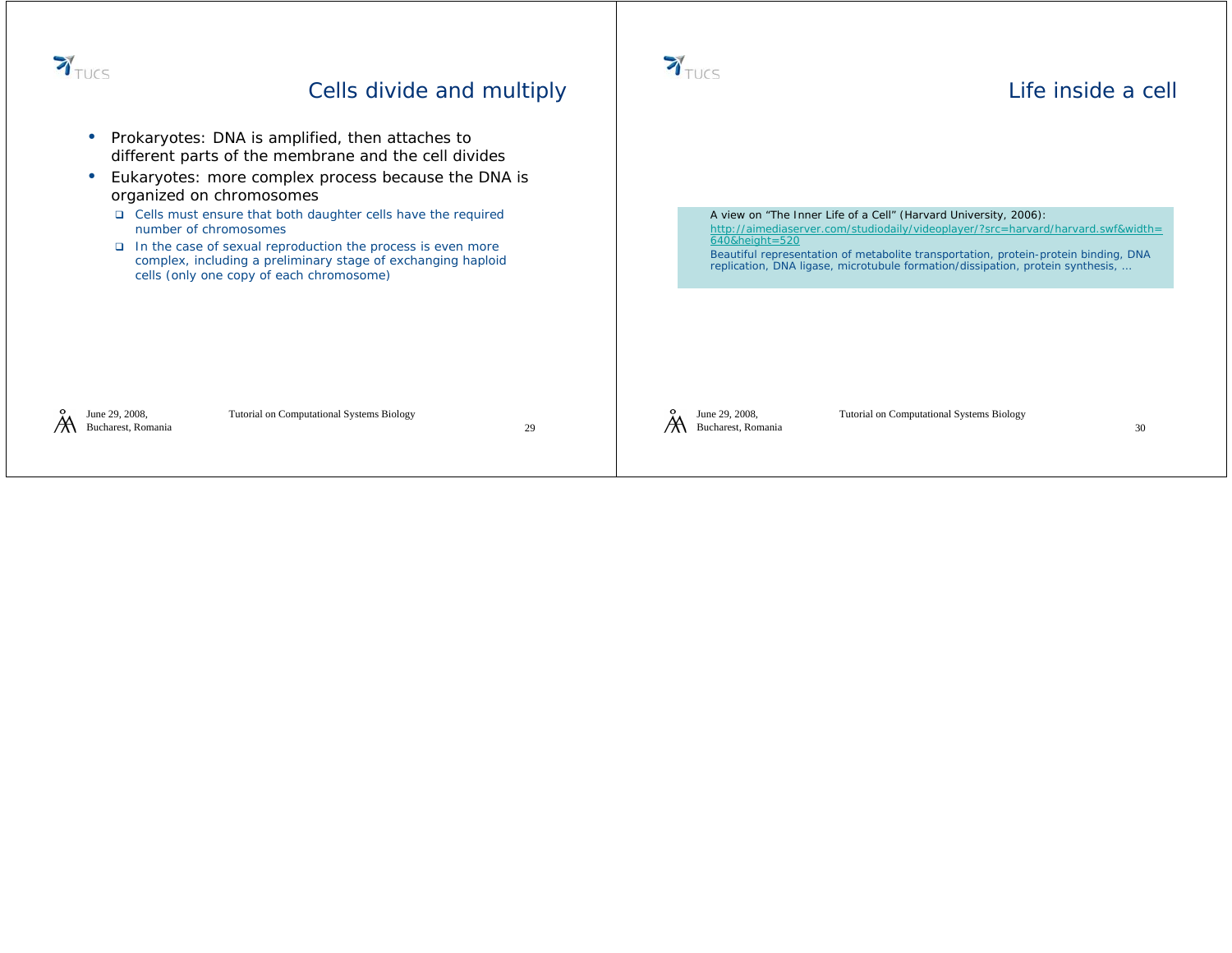

June 29, 2008, Bucharest, Romania

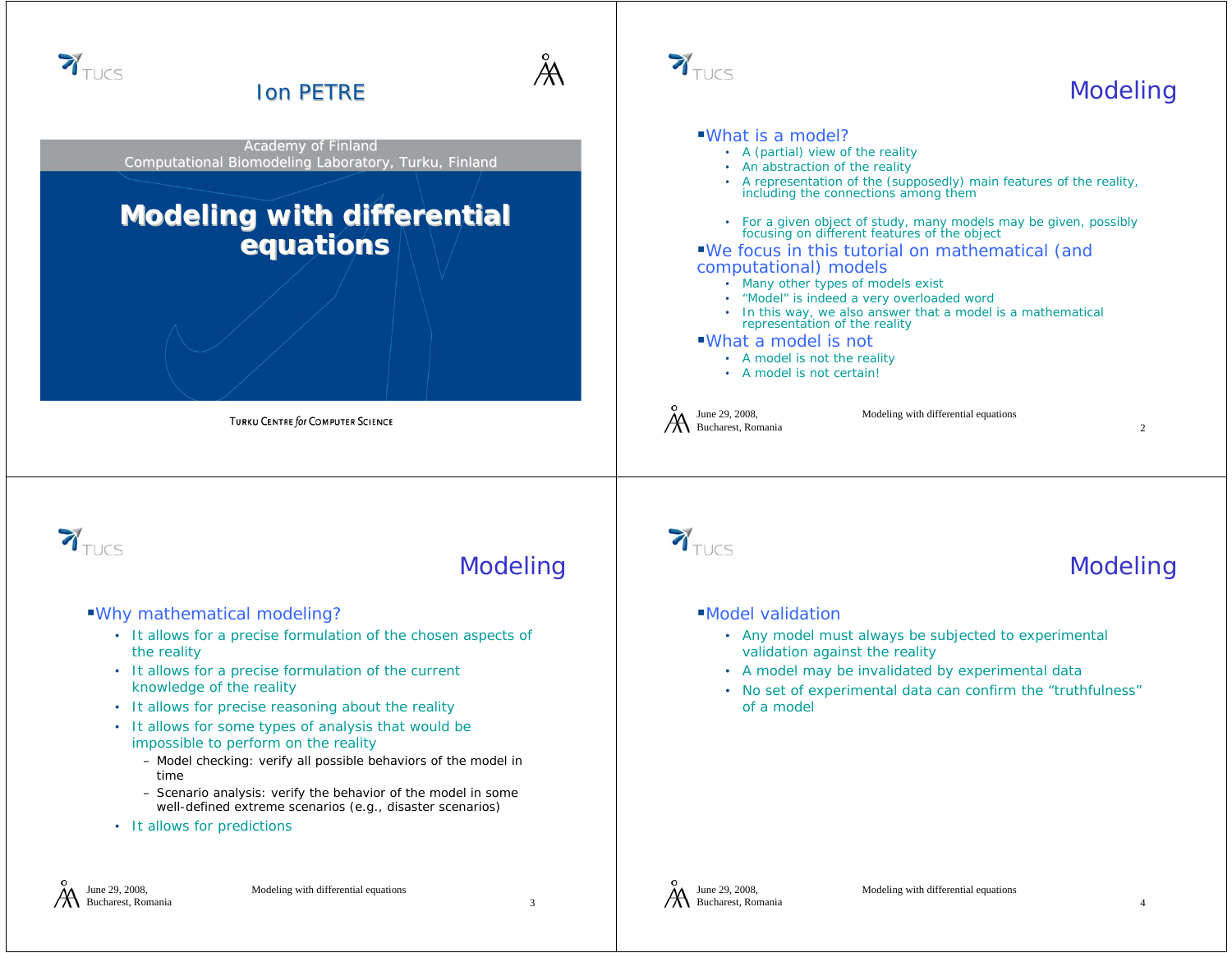

Bucharest, Romania

7

Bucharest, Romania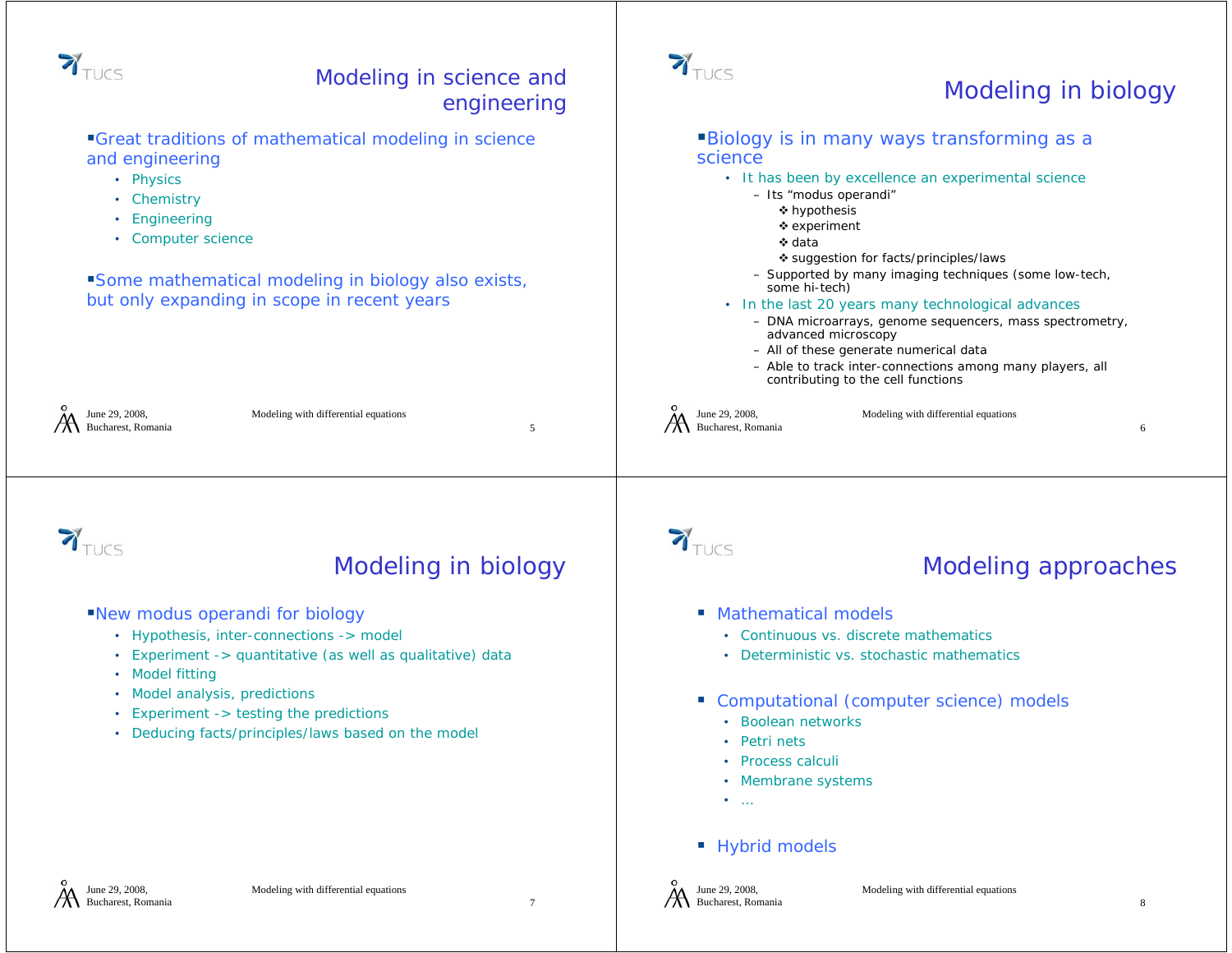

#### Mathematical vs. computational models

Computational modeling

• Basic paradigm

approaches

• Widely used in computer science

– State machines may be composed yielding complex

– The end result: an algorithm that can be executed– Most often qualitative models! • Several types of modeling

reactive systems

– Identify the main actors, their possible (discrete) configurations make up the states of the model – Write a state machine that defines how, given certain events, the model changes state

- Mathematical modeling
	- The de facto standard in physics, chemistry, engineering
	- Basic paradigm
		- Identify the main actors, they become the (numerical) variables of the model
		- Identify the transfer function: it relates the numerical quantities to each other, expressing how they are to be updated based on the current values
		- Transfer functions may be composed yielding large, complex networks of interrelated variables
		- The end result: a mathematical object (equations) that can be numerically approximated (or solved analytically)
	- Quantitative models!
	- Several types of modeling approaches

June 29, 2008, Bucharest, Romania

Modeling with differential equations



### Modeling with differential equations

#### Modeling paradigm

- The objects
	- the concentrations of all metabolites of interest
		- ❖ Do not consider the individual instances of each metabolite
		- ❖ Depending on the model, it may also be translated in terms of number molecules, by multiplying with the volume
	- the rates of all reactions
- Main assumptions
	- The system is well-stirred
	- The system is at thermodynamical equilibrium

9



## Mathematical models



June 29, 2008, Bucharest, Romania

Modeling with differential equations



 $\mathbf{Y}_{\text{TUCS}}$ 

### The law of mass action

- Waage, Guldberg 1864, Guldberg, Waage 1867, 1879
	- The reaction rate is proportional to the probability of a collision of the reactants
	- The probability of the collision is proportional to the concentration of reactants to the power of the molecularity
- Examples
	- For a reaction A->, the reaction rate is  $v(t)$ =kA(t)
	- For a reaction  $A+B\rightarrow C$ , the reactions rate is  $v(t) = kA(t)B(t)$ , for some constant k
	- For a reaction A+B<->C, the reaction rate is  $v(t)=k_{\perp}A(t)B(t) - k_{\perp}C(t)$ , for some constants k<sub>+</sub>, k<sub>-</sub>
	- For a reaction 2A+3B<->4C+D, the reaction rate is  $v(t)=k_{+}A^{2}(t)B^{3}(t) - k_{-}C^{4}(t)D(t)$ , for some constants  $k_{+}$ , k<sub>-</sub>

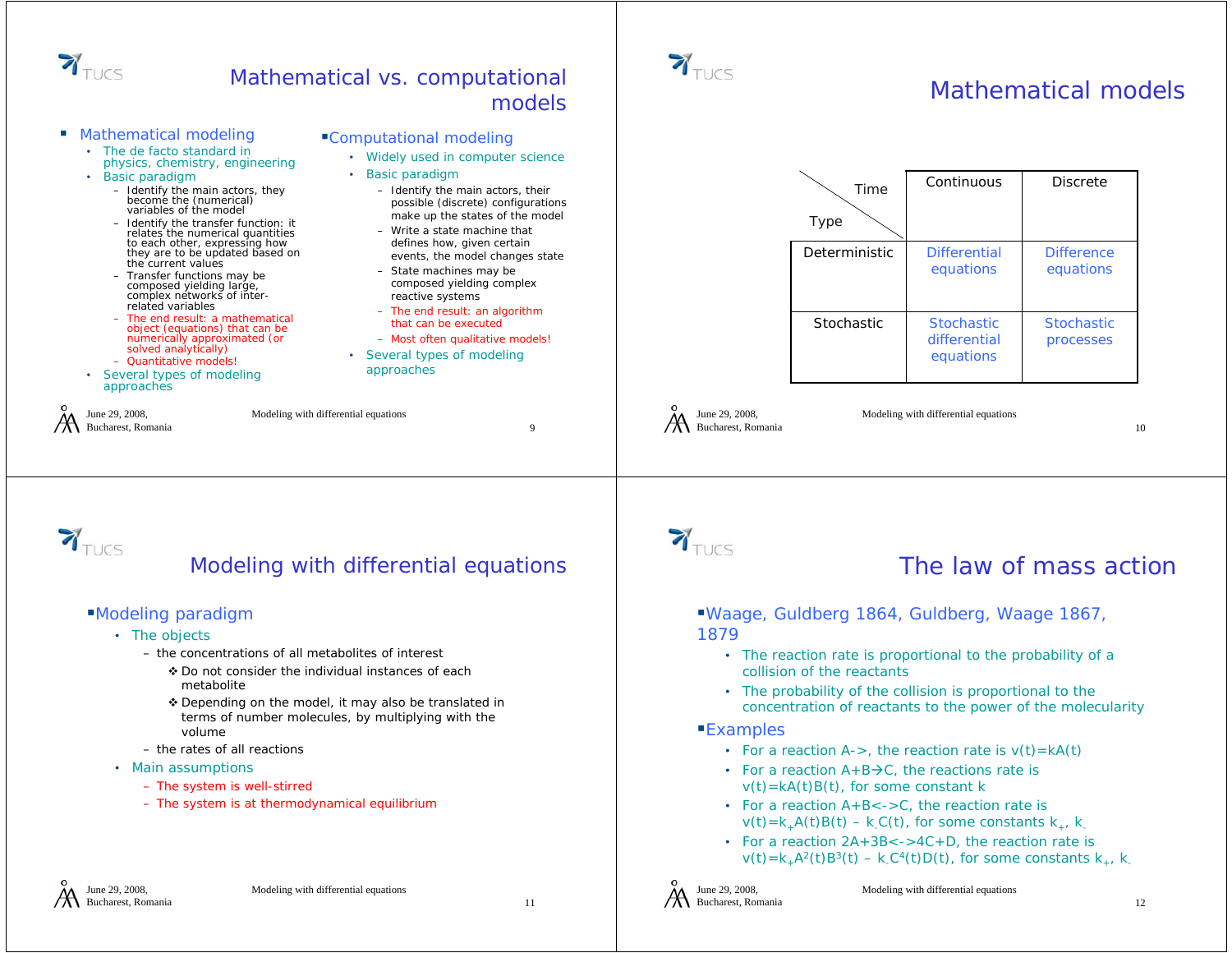

### The differential equations

The reaction rate gives the change per unit of time of the concentration of every metabolite involved in the reaction

- For a consumed metabolite, the change will be  $-v(t)$
- For a produced metabolite, the change will be v(t)

#### Example

- For a reaction A->, the reaction rate is  $v(t)$ =-kA(t) – dA/dt=-kA(T), solution A(t)=A $_0$ e<sup>-kt</sup>
- For a reaction  $A+B\rightarrow C$ , the reactions rate is  $v(t)$ =kA(t)B(t), for some constant k
	- dA/dt=-kA(t)B(t), dB/dt=-kA(t)B(t), dC/dt=kA(t)B(t)

| June 29, 2008,<br>$\mathcal{A}$ June 29, 2008,<br>Bucharest, Romania | Modeling with differential equations | $\mathcal{\breve{H}}$ June 29, 2008,<br>Bucharest, Romania | Modeling with differential equations |  |
|----------------------------------------------------------------------|--------------------------------------|------------------------------------------------------------|--------------------------------------|--|
|                                                                      |                                      |                                                            |                                      |  |



**The resulting system of differential** equations may also be written in a matrix form:

- **dX/dt=Sv**,
- where X is the vector of m reactants, S is the (m x r)- *stoichiometric matrix* and v is the vector of r reaction fluxes
	- The (i,j) component of the *stoichiometric matrix* tells how the number of copies of the i-th reactant is changed as a result of the j-th reaction taking place
	- Writing v depends on the chosen modeling paradigm (e.g., mass action) and accounts for both directions of a reversible reaction

#### **Example: 2A->B, B->A, A+B->2B**

### Coupled reactions

The stoichiometric matrix:



#### $\mathbb{I}X=(A \ B)^t$

 $\mathbf{v} = (v_1 \; v_2 \; v_3)^t$ 

• Where  $v_1 = k_1 A^2(t)$ ,  $v_2 = k_2 B(t)$ ,  $v_3 = k_3A(t)B(t)$ 

#### The system of differential

- equations is then dX/dt=Sv:
	- dA/dt=-2k<sub>1</sub>A<sup>2</sup>(t)+k<sub>2</sub>B(t)-k<sub>3</sub>A(t)B(t)
	- dB/dt=k<sub>1</sub>A<sup>2</sup>(t)-k<sub>2</sub>B(t)+k<sub>3</sub>A(t)B(t)



### Coupled reactions

- **Assume we have a set of reactions** 
	- $A+B->C$
	- A+2C<->B
	- C->2A
- Write the rates of all reactions
	- $V_1 = k_1 A E$
	- $V_2 = k_2 + AC^2 k_2 B$
	- $V_3 = k_3C$
- Write the differentials: for each metabolite, consider all reactions where it participates
	- dA/dt=-v1-v2+2v3=- $k_1$ AB- $k_2$ +AC<sup>2</sup>- $k_2$ -B+2 $k_3$ C
	- dB/dt=-v1+v2=-k<sub>1</sub>AB+k<sub>2</sub>+AC<sup>2</sup>-k<sub>2</sub>-B
	- dC/dt=v1-2v2-v3= $k_1$ AB-2 $k_2$ +AC<sup>2</sup>+2k<sub>2</sub>-B-k<sub>3</sub>C

14

# $\mathbf{Y}_{\text{TUCS}}$

### Differential equations

**Analytic solutions only for very simple equations** (linear systems)

For the other types

- Numerical approximations of the solution, depending on the initial state
- Analysis of the steady state: existence, uniqueness, stability
	- To compute the steady state, one must solve the algebraic system of equations where all differentials are equal to 0 and all unknowns are scalars (not functions of time)
	- This comes to solving the *algebraic equation Sv=0,* where S is the stoichiometric matrix



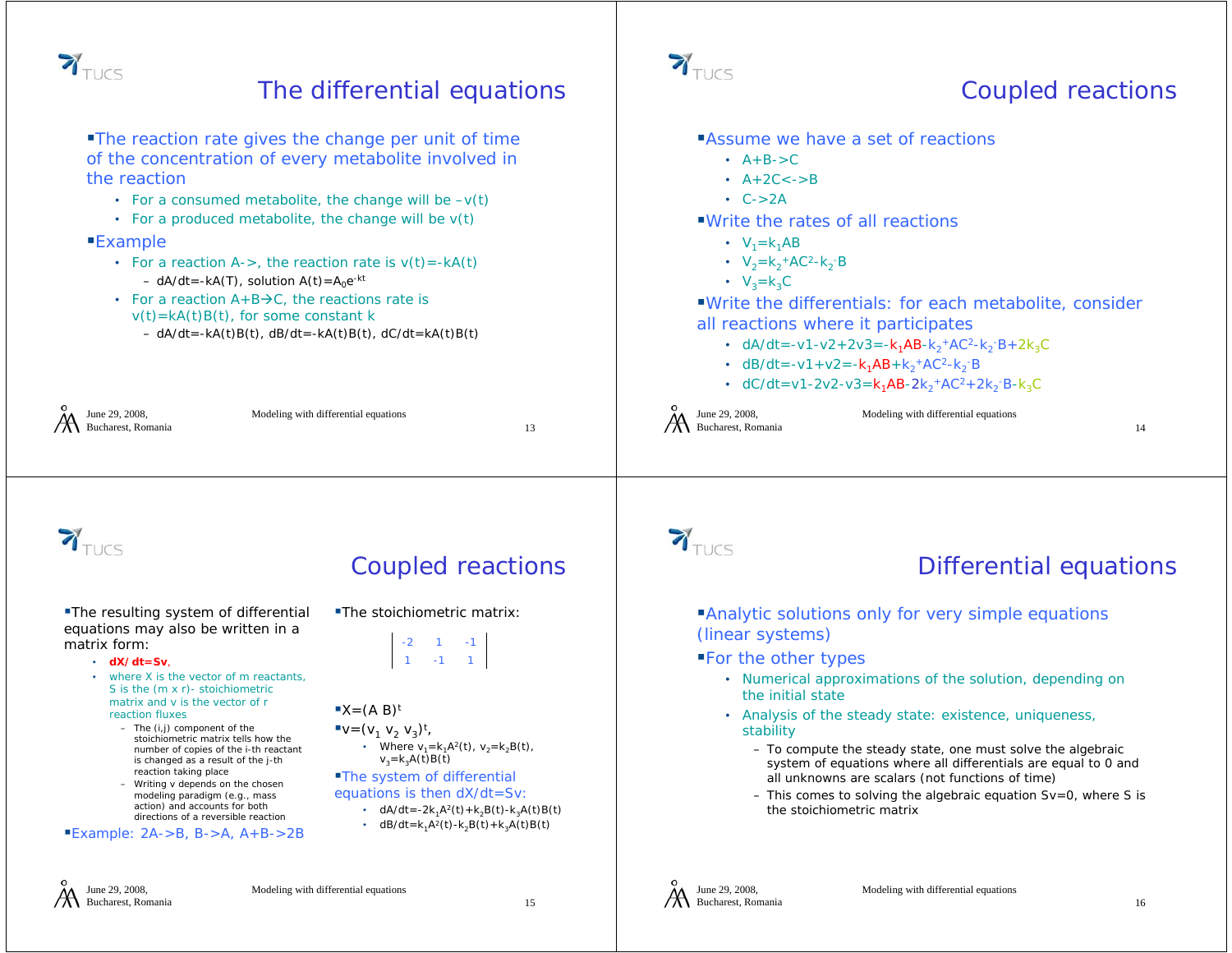

#### An example: the Lotka-Volterra model

- ш Two populations: predator (X) and prey (Y)
- An ecological system where the predator feeds on prey, multiplies when prey is available, and eventually dies
- **The prey multiplies (food assumed to be always** available) and is killed by the predator
- Many models exist. Here is one variant
	- 1. Consumption of prey: X+Y $\rightarrow$ X
	- 2. Growth of predators: X+Y->2\*X+Y
	- 3. Growth of preys:  $Y\rightarrow 2^*Y$
	- 4. Death of predators:  $\forall \rightarrow$
- Mathematical model associated to it
	- Kinetic rate constants k1, k2, k3, k4 corresponding to reactions 1-4 respectively
	- dX/dt=k<sub>2</sub>X(t)Y(t)-k<sub>4</sub>X(t)
	- dY/dt=-k<sub>1</sub>X(t)Y(t)+k<sub>3</sub>Y(t)

| June 29, 2008.<br>$\mathcal{A}$ June 29, 2008,<br>Bucharest, Romania | Modeling with differential equations |  |
|----------------------------------------------------------------------|--------------------------------------|--|
|                                                                      |                                      |  |





### Michaelis-Menten kinetics

Other modeling approaches than *mass action* exist

- Michaelis-Menten
- Hill
- …

Michaelis-Menten kinetics have to do with the modeling of enzymatic reactions in some special conditions

- E+S <-> E:S -> E+P
- E is an enzyme
- S is a substrate
- P is a product



- $E+S \le -> E: S -> E+P$
- Mass action formulation:
	- 1. dS/dt=-k<sub>1</sub>ES+k<sub>-1</sub>(E:S) 2. d(E:S)/dt=k<sub>1</sub>ES-(k<sub>-1</sub>+k<sub>2</sub>)(E:S)
	- 3. dE/dt=-k<sub>1</sub>ES+(k<sub>-1</sub>+k<sub>2</sub>)(E:S)
	- 4.  $dP/dt = k<sub>2</sub>(E:S)$
- Briggs, Haldane 1925: in some conditions, it may be assumed that E:S reaches quickly a steady state
	- This is the case if S(0)>>E
	- Also if the binding of E and S is a much faster reaction than the production of P,  $k_1$ ,  $k_{-1}$  >>  $k_{2}$ , Michaelis, Menten 1913
	- 5. d(E:S)/dt=0
- It follows from equations 2 and 3 that E+E:S is constant, say  $E+E:$   $S=E_{\text{tot}}$





- Then  $E=E_{\text{tot}}-E:S$
- Steady state:  $d(E:S)=0$ :
	- $k_1(E_{\text{tot}}-E; S)S = (k_{-1}+k_2)(E; S)$
	- E: S =  $(E_{\text{tot}}S)/(S+(k_{-1}+k_2)/k_1)$

Thus,  $dS/dt = -v_{max}S/(S+K_m)$ ,

 $dP/dt = v_{max}S/(S+K_m)$ 

Modeling with differential equations

- Where  $v_{\text{max}}$  is the maximal rate<br>(velocity) that can be obtained for reaction 2 (when the enzyme is completely saturated with substrate) • vmax= $k_2E_{tot}$
- $K_m$  is the Michaelis constant
- $K_m = (k_{-1}+k_2)/k_1$ , equal to the substrate concentration that yields the half-maximal reaction rate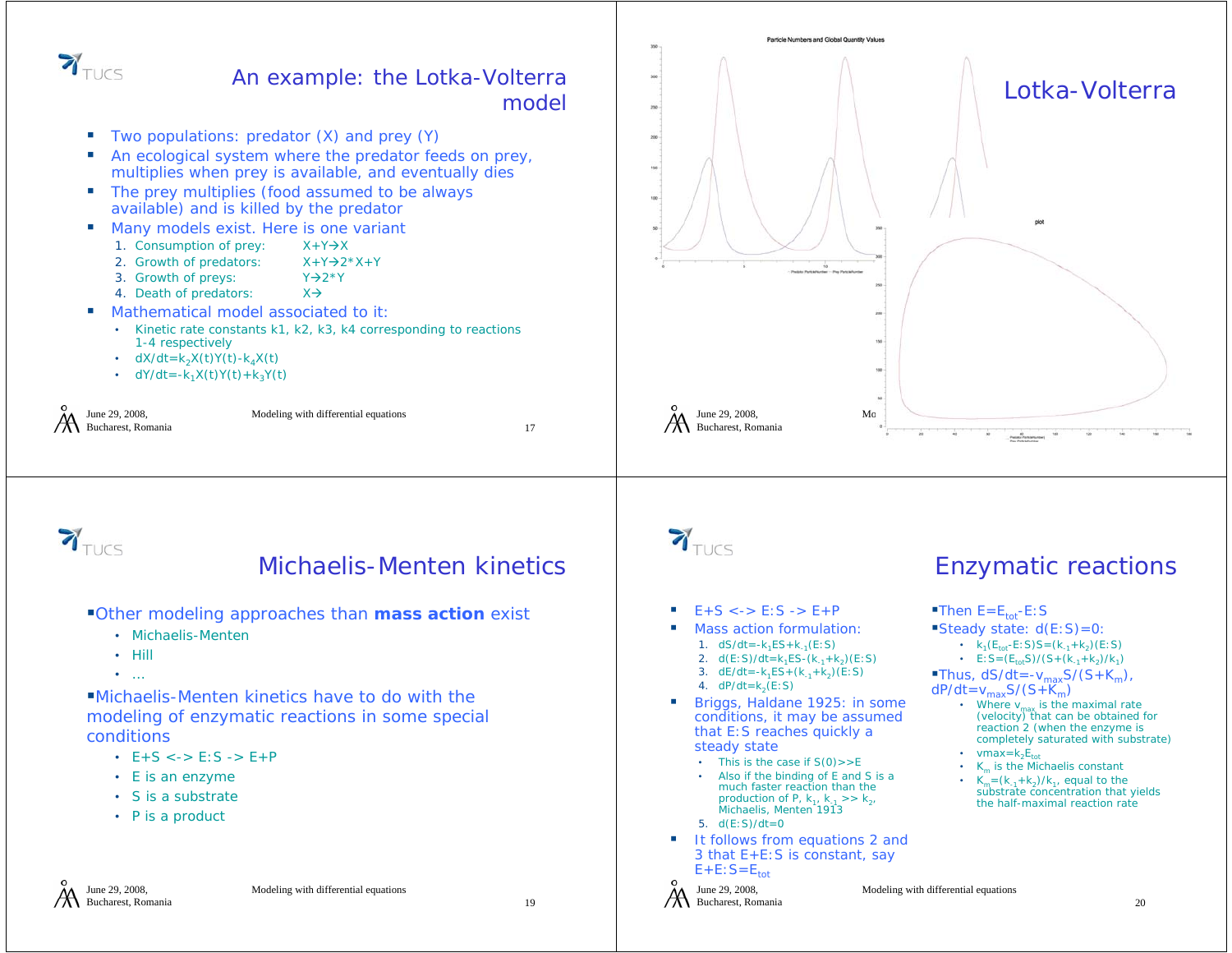

- Given the current state of the system, many possible future behavior are possible
- Probability distributions dictate the behavior of the system
- Well-suited to model **individual**, rather than average behavior
- Typical

June 29, 2008, Bucharest, Romania

- Number of molecules are modeled
- Reactions are taking place following "collisions" among the reactants
- Markov processes

#### The stochastic approach to molecular kinetics

• Given the current state of the system, all future behavior of the system is uniquely defined • Usually the model reflects the **average** behavior of the observed system • Typical methods used: differential or difference

> – Concentrations of molecules are modeled– Reactions are taking place diffusion-like (gradient-

– Differential equations

equations • Typical:

like)

3

- The objects
	- **the number of copies of all metabolites of interest**
	- the rates of all reactions
- Main assumptions
	- The system is well-stirred
	- The system is at
	- thermodynamical equilibrium
- Methods

June 29, 2008, Bucharest, Romania

- Those of probability theory – Not part of "classical math":
- "only" about 200 years old
- Some expertise from modeling in physics, especially in quantum physics
- *The objects* 
	- *the concentrations of all*
	- *metabolites of interest* – *the rates of all reactions*
	- *Main assumptions*
		- *The system is well-stirred*
		- *The system is at*
- *thermodynamical equilibrium* • *Methods*
	- *Those of mathematical analysis (continuous mathematics)*
	- *Arguably the most developed part of mathematics*
	- *Great expertise from modeling in physics, chemistry, engineering*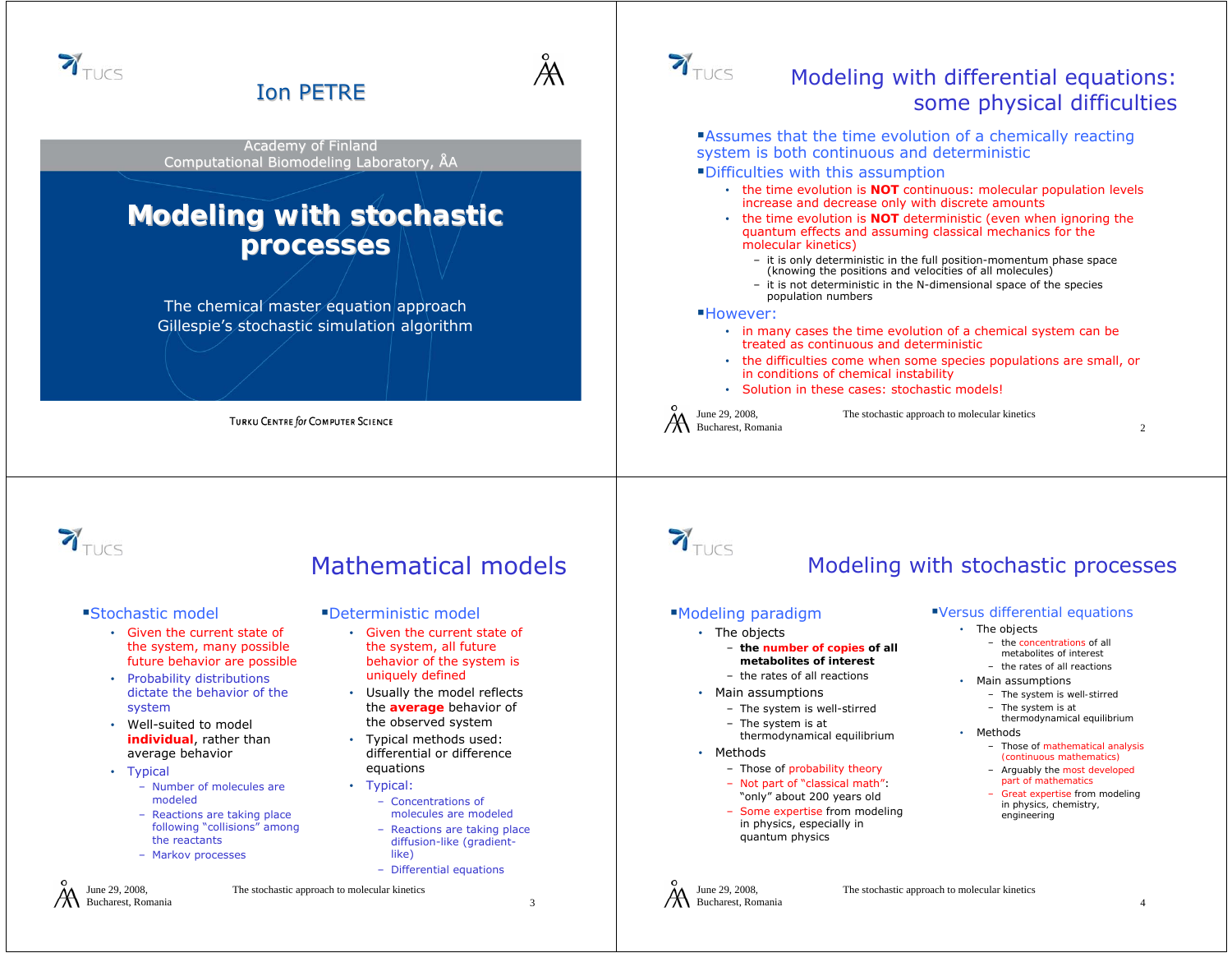

## Writing the model

– *For a consumed metabolite, the change will be –v(t)* – *For a produced metabolite, the change will be v(t)*

*Versus differential equations* • *The reaction rate gives the amount with which the concentration of every metabolite involved in the reaction changes per unit of* 

*time*

#### Stochastic model

- It is the description of a continuous time, discrete state Markov process
- *Grand probability function*:  $P(X_1, X_2, \ldots, X_n, t)$  is the probability that at time t there are X<sub>1</sub> molecules of species  $S_1, ..., X_n$ molecules of species S<sub>n</sub>
- The *grand probability function* may be obtained through a differential equation: the

#### *chemical master equation*

– Reason what is the probability of being in a certain state after one step

June 29, 2008, Bucharest, Romania

The stochastic approach to molecular kinetics

5

# $\mathbf{Y}_{\text{TUCS}}$

# The grand probability function

#### $P(X_1, X_2, ..., X_n, t)$  = the probability that at time t there are:

- $X_1$  molecules of species  $S_1$ ,
- $X_2$  molecules of species  $S_2$ ,
- …,
- $X_n$  molecules of species  $S_n$

#### Knowing this grand probability function, we may get for example:

• the expected amount of molecules of species  $S_1$  at time t:

$$
E(X_{1},t)=\sum_{X_{1}=0}^{\infty}...\sum_{X_{n}=0}^{\infty}X_{1}P(X_{1},...,X_{n},t)
$$

• the standard deviation for the amount of molecules of species  $S_1$  at time t:  $(E(X_1^2,t)-E^2(X_1,t))^{1/2}$ , where

$$
E(X_1^2,t) = \sum_{X_1=0}^{\infty} \dots \sum_{X_n=0}^{\infty} X_1^2 P(X_1,...,X_n,t)
$$

June 29, 2008, Bucharest, Romania The stochastic approach to molecular kinetics

 $\sum_{\text{TUCS}}$ 

#### The chemical master equation approach

#### The chemical master equation is describing the time evolution of the grand probability function

• Write  $P(X_1,...X_n,t+dt)$  as the sum of probabilities of all possible ways to be in state  $(X_1,...X_n)$  at time t+dt, where *dt is infinitesimally small*

#### We need a way to reason about the probabilities of various reactions to be triggered in the next infinitesimal interval (t,t+dt)





### Stochastic reactions

- Consider as an example a reaction  $S_1 + S_2 \rightarrow S_3$ 
	- Consider the probability that a *particular* (*not arbitrary!*) pair of molecules  $S_1-S_2$  will collide in the next vanishingly small time interval dt •

#### Crucial assumption: *the system is well stirred and at thermal equilibrium*

- •as such, the molecules are at all times randomly and uniformly distributed throughout the volume
- •reason now about the average relative speed of that pair of molecules and<br>the volume that one of them is spanning with that speed in the time<br>interval (t,t+dt) and consider the probability of the other molecule being in<br>th
	-
	- P=V<sub>col</sub>/V=π(r<sub>1</sub>+r<sub>2</sub>)<sup>2</sup>v<sub>12</sub>dt/V<br>– For Maxwell-Boltzman velocity distributions: v<sub>12</sub>=(8kT/πm<sub>12</sub>)<sup>1/2</sup>, where<br>π<sub>12</sub>=m<sub>1</sub>m<sub>2</sub>/(m<sub>1</sub>+m<sub>2</sub>) is the reduced mass and k is the Boltzman constant
- •It follows that the probability of that particular pair of molecules reacting in the next infinitesimal time interval *(t,t+dt)* is *c*⋅*dt*
- •• Consequently, since there are X1⋅X2 pairs, we have X1⋅X2⋅c⋅dt the<br>probability that one such reaction will occur somewhere in the volume in<br>the next infinitesimal time interval (t,t+dt)

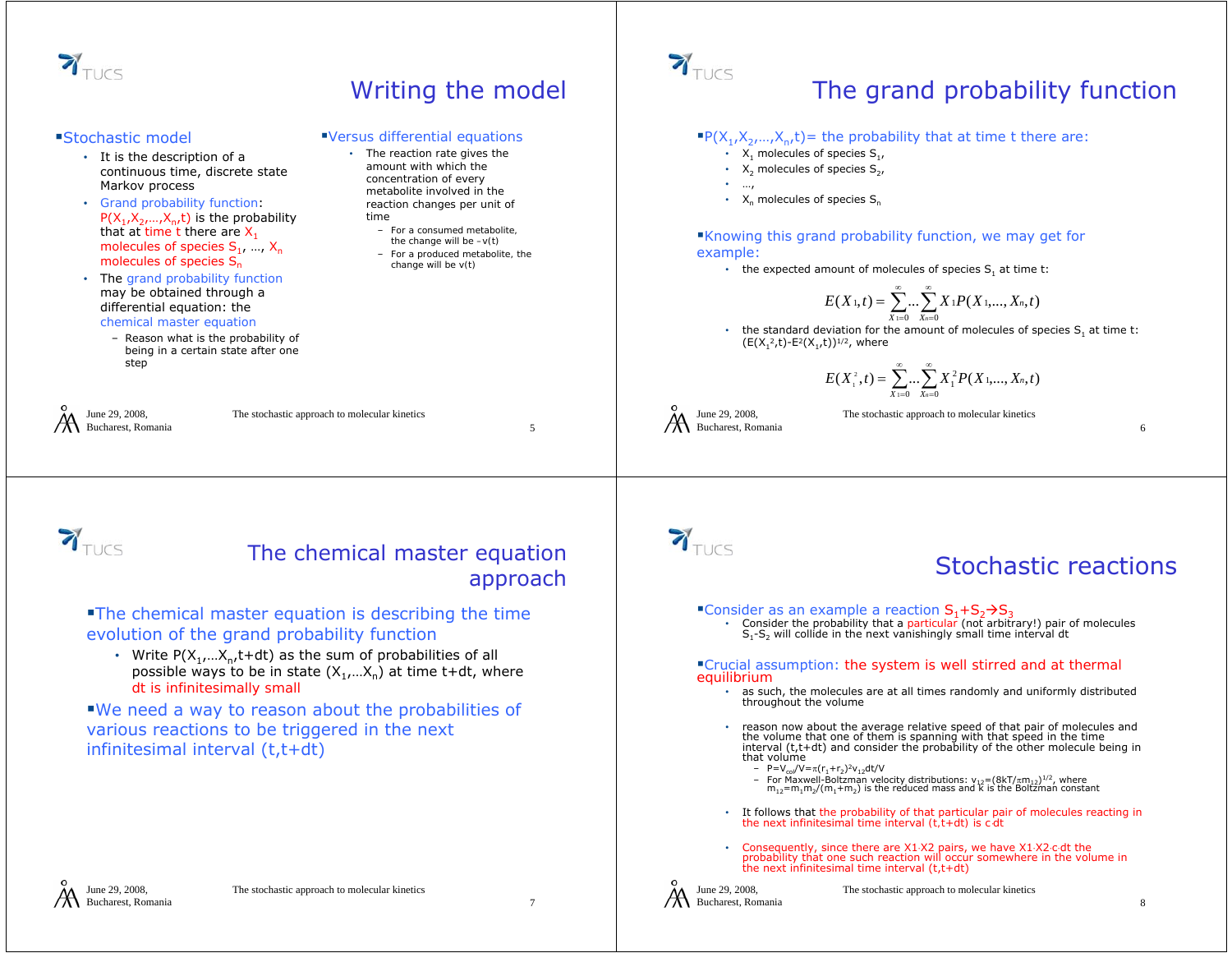

### Stochastic reactions

*The fundamental hypothesis of the stochastic formulation of chemical kinetics:*

- the average probability that a *particular combination of reactants* will react according to a given reaction R in the next infinitesimal time interval dt is  $c_R \cdot dt$ , for a certain constant  $c_R$
- the constant depends on the reaction (the properties of the reactants) and on the temperature of the system
- this is a reformulation of the principle of mass action!

*The probability of a reaction R taking place in the next infinitesimal time interval (t,t+dt) is N<sub>R</sub>⋅c⋅dt, where N<sub>R</sub> is the number of all combinations of reactants in the current state*

- for a reaction  $S_1 + S_2 \rightarrow S_3$ ,  $N_R = X_1 \cdot X_2$
- for a reaction  $2S_1\rightarrow S_4$ ,  $N_R=X_1(X_1-1)/2$

June 29, 2008, Bucharest, Romania

The stochastic approach to molecular kinetics

 $\sum_{\text{TUCS}}$ 

#### Writing the chemical master equation

Assume we have m reactions  $R_1, R_2,..., R_m$  and n molecular species  $S_1,$  $S_2, ..., S_n$ 

- **The chemical master equation:** 
	- Write  $P(X_1,...X_n,t+dt)$  as the sum of probabilities of all possible ways to be in state  $(X_1,...X_n)$  at time t+dt, where dt is infinitesimally small
	- Having an infinitesimally small time interval implies that at most one reaction takes place in that interval
	- $P(X_1,...X_n,t+dt)$  is the probability that
		- we were in state  $(X_1,...X_n)$  at time t and no reaction took place, plus
		- the probability of having arrived in state  $(X_1,...X_n)$  after one reaction occurred o for each reaction  $R_k$ , let a<sub>k</sub>dt be the probability of reaction  $R_k$  occurring in the interval (t,t+dt), given the state ( $X_1,...X_n$ ) at time t
			- o for each reaction  $R_k$ , let  $B_k$ dt be the probability that reaction  $R_k$  occurs in  $(t, t+dt)$ , resulting in the state  $(X_1,...X_n)$

 $=1$   $K=$ 

 $k = 1$ 

...  $X_n$ ,  $t + dt$ ) =  $P(X_1, \ldots X_n, t)$ (1 -  $\sum_{n=1}^{m} a_k dt$ ) +  $\sum_{n=1}^{m} B_k$  $P(X_1,...X_n, t+dt) = P(X_1,...X_n, t)(1-\sum_{i=1}^{m} a_{i}dt) + \sum_{i=1}^{m} B_{i}dt$ 

 $\frac{\partial}{\partial t}P(X_1,...,X_n,t)=\sum_{k=1}(B_k-a_kP(X_1,...,X_n))$ 

kk=1

 $\Rightarrow$  P(X<sub>1</sub>,...X<sub>n</sub>, t + dt) - P(X<sub>1</sub>,...X<sub>n</sub>, t) = - $\sum_{n=1}^{m}$  akP(X<sub>1</sub>,...X<sub>n</sub>, t)dt +  $\sum_{n=1}^{m}$  Bk  $=$  $\Rightarrow \frac{\partial}{\partial}$  $\frac{1}{t}P(X_1,...X_n,t) = \sum_{k=1}^m (B_k - a_k P(X_1,...X_n,t))$ kk=1  $P(X_1,...X_n, t + dt) - P(X_1,...X_n, t) = -\sum_{i=1}^{m} a_i P(X_1,...X_n, t)dt + \sum_{i=1}^{m} B_k dt$ kk=1

The stochastic approach to molecular kinetics

k $k = 1$ 

June 29, 2008, Bucharest, Romania

10



#### Examples

- A->
- Initial amount of A molecules:  $\mathsf{N}_0$
- Let c be the stochastic constant associated to this reaction
- $P(X_1,...X_n,t+dt)$  is the probability that
	- we were in state  $(X_1,...X_n)$  at time t AND no reaction took place in (t,t+dt), plus
- the probability of having arrived in state  $(X_1,...X_n)$  after one reaction occurred
- P(n,t+dt) = P(n,t)(1-c⋅n⋅dt) + P(n+1,t)c⋅(n+1)⋅dt
- Note that  $P(N_0,t+dt)=P(N_0,t)(1-c\cdot N_0\cdot dt)$
- P(n,t+dt)-P(n,t) = -c⋅n⋅P(n,t)⋅dt + P(n+1,t)c⋅(n+1)⋅dt
- $P(N_0,t+dt)-P(N_0,t)=-c\cdot N_0\cdot P(N_0,t)\cdot dt$
- dP(n,t)/dt=c( -n P(n,t) + (n+1) P(n+1,t)), for  $n< N_0$
- dP(N<sub>0</sub>,t)/dt= k N<sub>0</sub> P(N<sub>0</sub>,t), which can be solved: P(N<sub>0</sub>,t)=e<sup>-kN</sup><sub>0</sub>t



June 29, 2008, Bucharest, Romania

The stochastic approach to molecular kinetics

9

Example 1



### Example 2

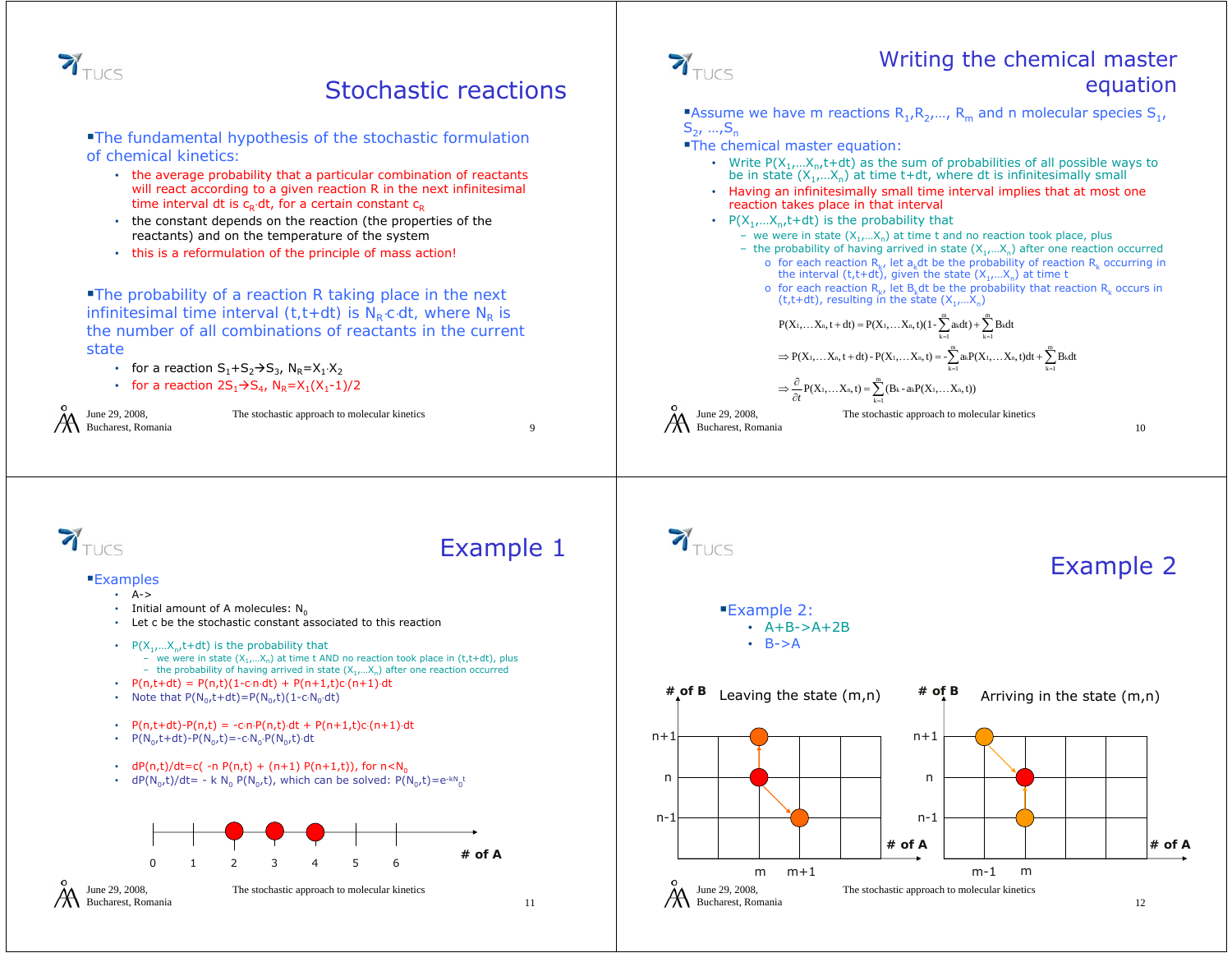

## Example 2 continued

The reactions

- A+B->A+2B, let  $k_1$  be the stochastic constant for this reaction
- B->A, let  $k_2$  be the stochastic constant for this reaction

Writing the CME:

- P(m,n,t+dt)=P(m,n,t)(1-k<sub>1</sub>mndt-k<sub>2</sub>ndt)+  $P(m,n-1,t)k_1m(n-1)dt+$  $P(m-1,n+1,t)k_{2}$   $(n+1)$ dt
- • $P(m,n,t+dt) - P(m,n,t) = -(k_1mn+k_2n) P(m,n,t)dt + P(m,n-1,t) k_1m(n-1,t)$  $1)dt + P(m-1, n+1, t)k<sub>2</sub>(n+1)dt$
- dP(m,n,t)/dt= (k<sub>1</sub>mn + k<sub>2</sub>n) P(m,n,t) + k<sub>1</sub>m(n-1) P(m,n-1,t) + k<sub>2</sub> (n+1)  $P(m-1,n+1,t)$





## Example 3

Consider the following reactions where M is an mRNA species and P is the corresponding protein species

- mRNA production:  $\rightarrow$  M
- mRNA degradation:  $M \rightarrow$
- protein synthesis:  $M\rightarrow P$
- protein degradation:  $P \rightarrow$

The stochastic constants associated to these 4 reactions are  $k_1$ ,  $k_2$ ,  $k_3$ ,  $k_{4}$ , respectively

Write the CME: each reaction contributes one positive term (gain) and one negative term (loss)

 $dP(m,p,t)/dt = -k_1P(m,p,t) - k_2mP(m,p,t) - k_3mP(m,p,t) - k_4pP(m,p,t)$  $+k_1P(m-1,p,t)+k_2(m+1)P(m+1,p,t)+k_3(m+1)P(m+1,p-1,t)+k_4(p+1)P(m,p+1,t)$ 



The stochastic approach to molecular kinetics

14



### Towards numerical simulations

**The chemical master equation is exact and elegant** Difficult to use it for numerical simulations

- it can be analytically solved only for the simplest reactions
- it describes the evolution of the probability of all states in time
	- it does not give directly the transitions from state to state
- the differential equations for the time evolution of the molecular populations  $X_i(t)$  may be written, but they involve the expected values of higher powers  $X_i^n$  and thus lead to infinite systems of ODEs

Solution: Gillespie's stochastic simulation algorithm (SSA), 1976, 1977



### Gillespie's SSA: foundations

Assume we have m reactions  $R_1, R_2, ..., R_m$  and n molecular species  $S_1$ ,  $S_2$ , ..., $S_n$ 

Given that the system is in state  $(X_1,...,X_n)$  at time t, we need to answer two questions in order to simulate the evolution of the system

- when will the next reaction occur?
- which reaction will it be?

We combine the answers to these 2 questions in the following joint probability distribution:

- P( $\tau,\mu$ )d $\tau$  = the probability that, given the state  $(X_1,...,X_n)$  at time t, the next reaction will occur in the infinitesimal time interval  $(t+\tau, t+\tau+d\tau)$  AND it will be reaction R
- note that if we thought about the probability of a reaction occurring exactly at time t+τ, then the probability would be  $0^{'}$

Strategy: based on CME, deduce the analytical expression of  $P(\tau,\mu)$ 



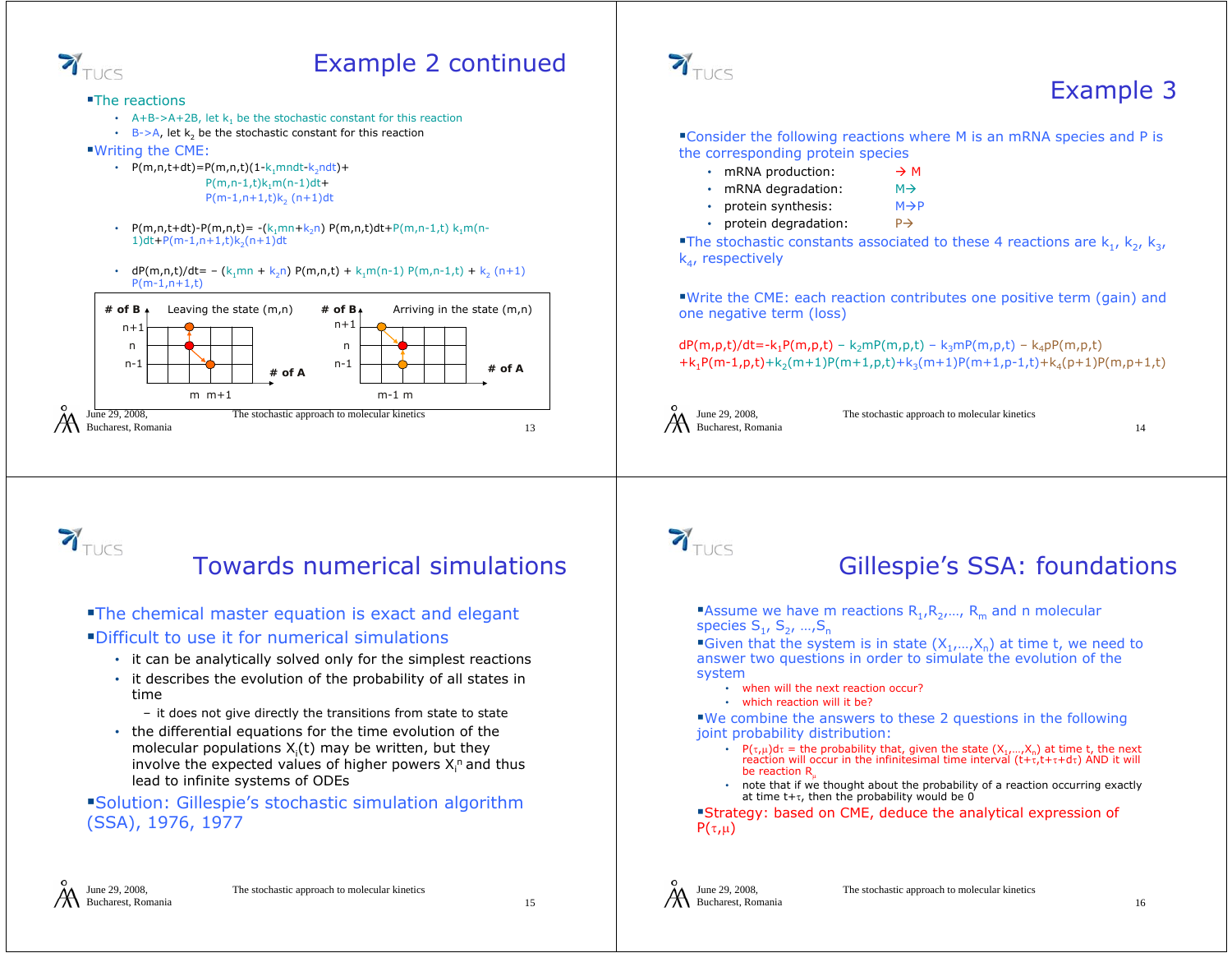

19

Bucharest, Romania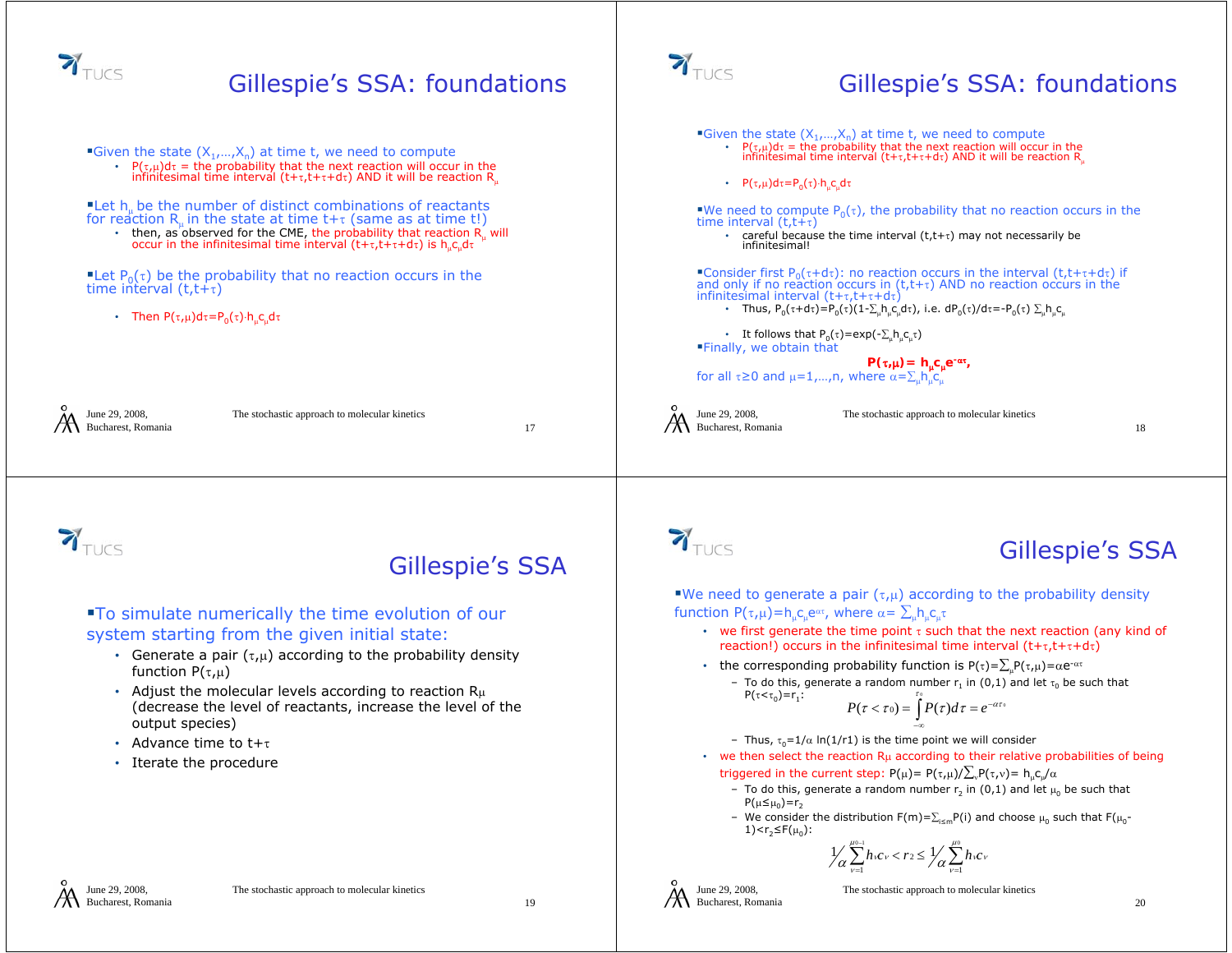

### Gillespie's SSA: summary

#### This is the only exact simulation algorithm of the chemical master equation

- it is essentially just a reformulation of CME
- the crucial point is that there is no time slicing (as in the numerical simulation of ODEs): jump to the next time point according to the correct probability distribution

#### Many variants of Gillespie's SSA exist

- some offer speedups
- some are reformulations for various special cases, such as for hybrid models, involving both continuous and discrete variables



#### The deterministic and the stochastic formulations: conclusions

- **Deterministic approach** 
	- 1. based on the concept of<br>diffusion-like reactions diffusion-like reactions
	- 2. the time evolution of the system is a continuous, entirely predictable process
	- 3. governed by a set of ODEs
	- 4. The system of ODEs is often impossible to solve
	- 5. it models the average behavior of the system
	- 6. assumes that the system is well-stirred and at well-stirred and at thermodynamical equilibrium
	- 7. conceptual difficulties when small populations are involved
	- 8. numerical simulations are straightforward and fast
	- 9. impossible to reason about individual runs rather than the average
- **Stochastic approach** 
	- 1. based on the concept of based on the concept of reactive molecular collisions
	- 2. the time evolution of the system is a random-walk process through the possible states
	- 3. governed by a single differential equation: the chemical master equation
	- 4. the CME is often impossible to<br>solve
	- 5. it models individual runs of the system
	- 6. assumes that the system is well-stirred and at thermodynamical equilibrium
	- 7. no difficulties with small populations
	- 8. numerical simulations via Gillespie's SSA are slow
	- 9. only gives individual runs; estimate the average through many runs

June 29, 2008, Bucharest, Romania

The stochastic approach to molecular kinetics

22

#### June 29, 2008, Bucharest, Romania The stochastic approach to molecular kinetics 21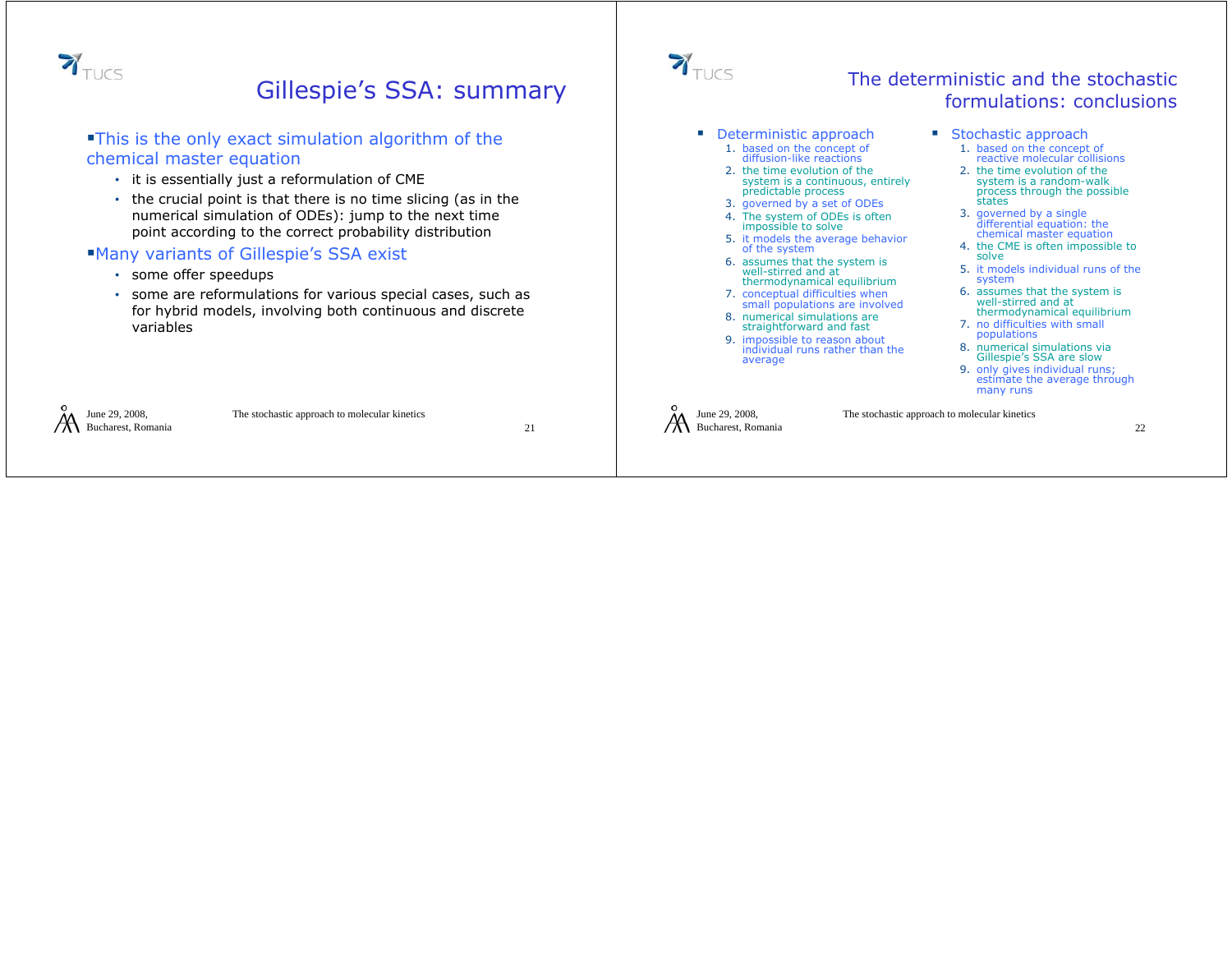

3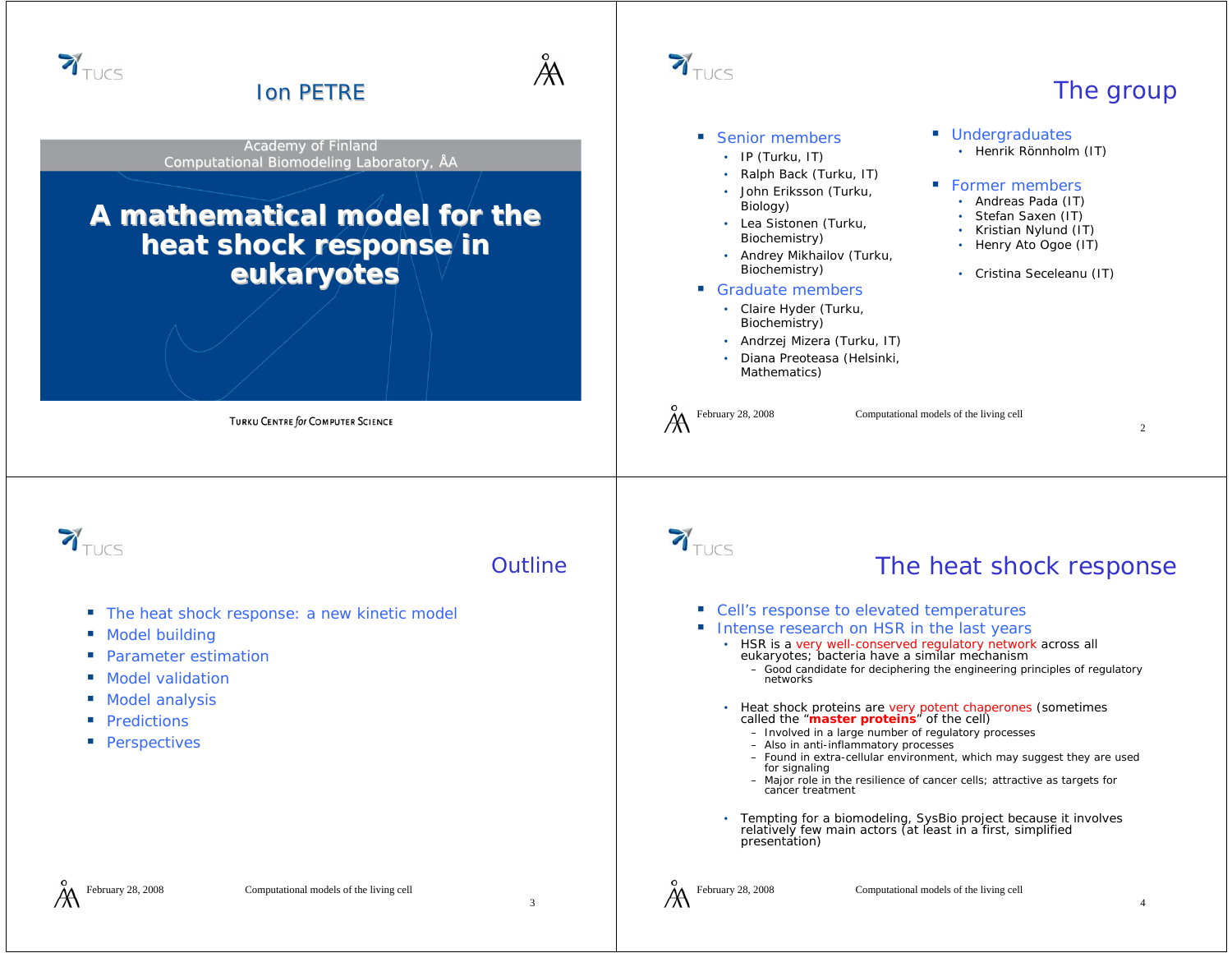

#### Heat shock response: main actors

- Heat shock proteins (HSP)
	- Very potent chaperones
	- Main task: assist the refolding of misfolded proteins
	- Several types of them, we treat them all uniformly in our model with hsp70 as base denominator
- **Heat shock elements (HSE)** 
	- Several copies found upstream of the HSP-encoding gene, used for the transactivation of the HSP-encoding genes
	- Treat uniformly all HSEs of all HSP-encoding genes
- Heat shock factors (HSF)
	- Proteins acting as transcription factors for the HSP-encoding gene
	- Trimerize, then bind to HSE to promote gene transcriptior
- Generic proteins
	- Consider them in two states: correctly folded and misfolded
	- Under elevated temperatures, proteins tend to misfold, exhibit their hydrophobic cores, form aggregates, lead eventually to cell death (see Alzheimer, vCJ, and other diseases)
- **URIOUS BONDS DETAINEER IN A VALUATE IN A VALUATE IS VALUATE**

February 28, 2008 Computational models of the living cell



### The molecular model for HSR



February 28, 2008 Computational models of the living cell

 $\mathbf{Y}_{\text{TUCS}}$ 

### Our new molecular model

9. PROT->MFP

 $12.$  HSP $\rightarrow$ 0

**Response to stress**

10.HSP+MFP<->HSP:MFP11.HSP:MFP->HSP+PROT

**Protein degradation**

a.

- **Transcription**
- $1.$  HSF+HSF<->HSF $_2$
- 2.  $HSF + HSF_2 < ->HSF_3$
- 3.  $HSF<sub>3</sub>+HSE<-\geq HSF<sub>3</sub>:HSE$
- $4.$  HSF $_3$ :HSE->HSF $_3$ :HSE+HSP
- п **Backregulation**
- 5. HSP+HSF<->HSP:HSF
- $6.$  HSP+HSF<sub>2</sub>->HSP:HSF+HSF
- $7.$  HSP+HSF<sub>3</sub>->HSP:HSF+2HSF
- 8. HSP+HSF<sub>3</sub>:HSE->HSP:HSF+2HSF+HSE



## The flux diagram of the model



6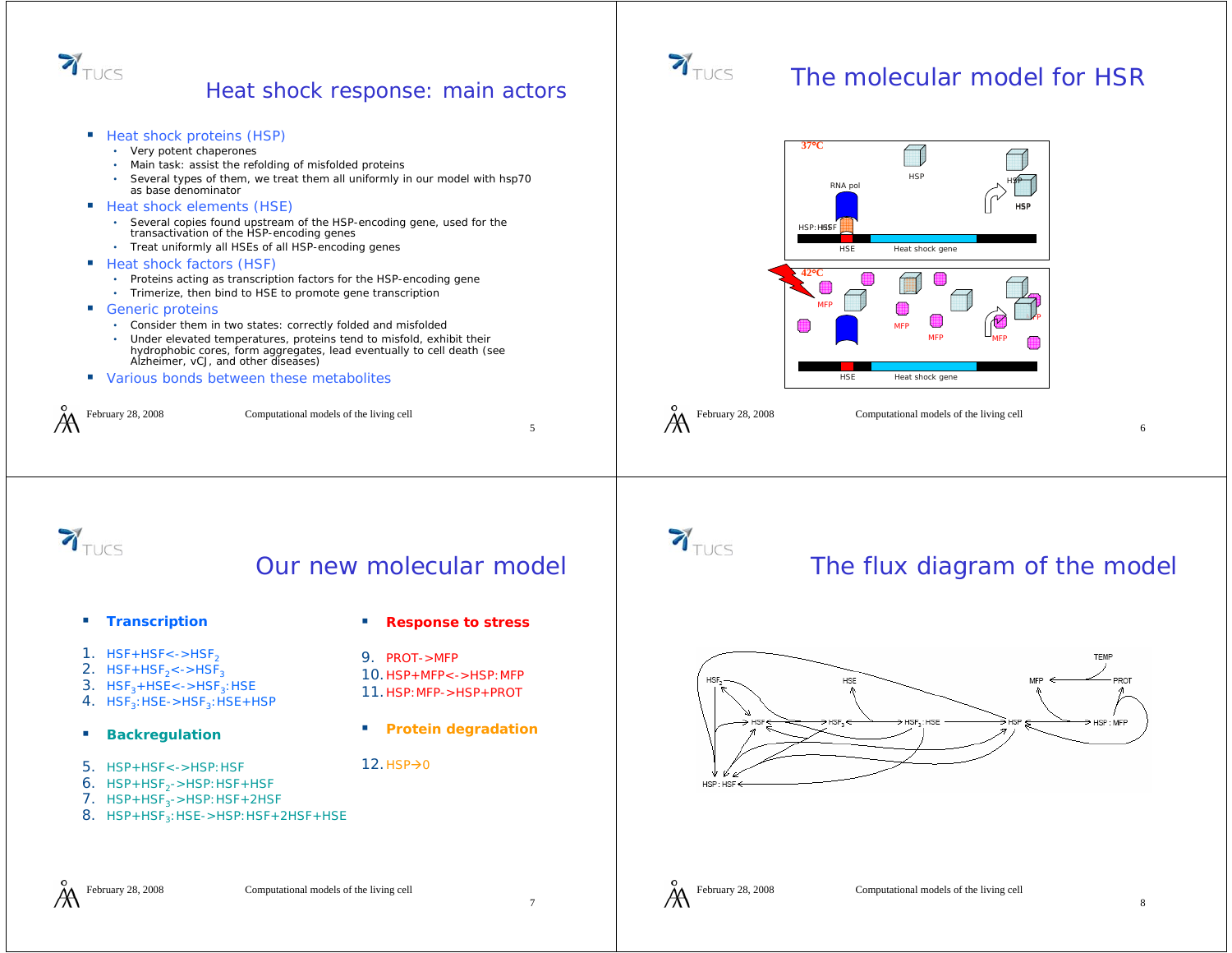

### The mathematical model

#### Table 1. The associated mathematical model

| $d[\rm{hsf}]/dt = -2k_1^+[\rm{hsf}]^2 + 2k_1^-[\rm{hsf}_2] - k_2^+[\rm{hsf}][\rm{hsf}_2] + k_2^-[\rm{hsf}_3] - k_5^+[\rm{hsf}][\rm{hsp}] + k_5^-[\rm{hsp}: \rm{hsf}] + k_6[\rm{hsf}_2][\rm{hsp}]$                           | [13] |
|-----------------------------------------------------------------------------------------------------------------------------------------------------------------------------------------------------------------------------|------|
| $+2k_7$ [hsf <sub>3</sub> ][hsp] $+2k_8$ (hsf <sub>3</sub> : hse) hsp                                                                                                                                                       |      |
| $d[\text{hsf}_2]/dt = k_1^+[\text{hsf}]^2 - k_1^-[\text{hsf}_2] - k_2^+[\text{hsf}][\text{hsf}_2] + k_2^-[\text{hsf}_3] - k_6[\text{hsf}_2][\text{hsp}]$                                                                    | [14  |
| $d[\rm{hsf}_3]/dt = k_2^+[\rm{hsf}][\rm{hsf}_2] - k_2^-[\rm{hsf}_3] - k_3^+[\rm{hsf}_3][\rm{hse}] + k_3^-[\rm{hsf}_3:\rm{hse}] - k_7[\rm{hsf}_3][\rm{hsp}]$                                                                 | [15  |
| $d[\text{hse}]/dt = -k_3^+[\text{hsf}_3][\text{hse}] + k_3^-[\text{hsf}_3 : \text{hse}] + k_8[\text{hsf}_3 : \text{hse}][\text{hsp}]$                                                                                       | [16] |
| $d[\text{hsf}_3 : \text{hse}]/dt = k_3^+[\text{hsf}_3] [\text{hse}] - k_3^-[\text{hsf}_3 : \text{hse}] - k_8[\text{hsf}_3 : \text{hse}][\text{hsp}]$                                                                        | 117  |
| $d[\text{hsp}]/dt = k_4[\text{hsf}_3:\text{hse}] - k_5^+[\text{hsf}][\text{hsp}] + k_5^-[\text{hsp}:\text{hsf}] - k_6[\text{hsf}_2][\text{hsp}] - k_7[\text{hsf}_3][\text{hsp}] - k_8[\text{hsf}_3:\text{hse}][\text{hsp}]$ | [18] |
| $-k_{11}^{+}$ [hsp][mfp] + $(k_{11}^{-} + k_{12})$ [hsp : mfp] – $k_9$ [hsp]                                                                                                                                                |      |
| $d[\text{hsp}: \text{hsf}]/dt = k_5^+[\text{hsf}][\text{hsp}] - k_5^-[\text{hsp}: \text{hsf}] + k_6[\text{hsf}_2][\text{hsp}] + k_7[\text{hsf}_3][\text{hsp}] + k_8[\text{hsf}_3: \text{hse}][\text{hsp}]$                  | [19  |
| $d[\text{mfp}]/dt = \phi(T)[\text{prot}] - k_{11}^+[\text{hsp}][\text{mfp}] + k_{11}^-[\text{hsp} : \text{mfp}]$                                                                                                            | 120  |
| $d[\text{hsp}: \text{mfp}]/dt = k_{11}^+[\text{hsp}][\text{mfp}] - (k_{11}^- + k_{12})[\text{hsp}: \text{mfp}]$                                                                                                             | [2]  |
| $d[\text{prot}]/dt = -\phi(t)[\text{prot}] + k_{12}[\text{hsp} : \text{mfp}]$                                                                                                                                               | 122  |
|                                                                                                                                                                                                                             |      |

February 28, 2008 Computational models of the living cell



#### The mathematical model

| $+ k_5$ [hsp : hsf] $+ k_6$ [hsf <sub>2</sub> ][hsp]<br>3][hsp]<br>$\lfloor \frac{1}{2} \rfloor$ [hsp] $- k_8$ [hsf <sub>3</sub> : hse][hsp]<br>$k_8$ [hsf <sub>3</sub> : hse][hsp] | $[13]$<br>$[14]$<br>$[15]$<br>$[16]$<br>$[17]$<br>$[18]$<br>$[19]$<br>[20]<br>[21]<br>$[22]$ | Derived based on the principle of mass action (Guldberg, Waage,<br>1864, 1879)<br>• The flux of each reaction is proportional to the concentration of reactants<br>• Other principles exist, leading to different formulations of the model<br>We consider a continuous formulation, based on ODEs<br>ш<br>• A stochastic formulation through CME also possible<br>ш<br>Given the reactions, writing the differential equations is easy<br>• $dS/dt = Nv$ , where S is the vector of m reactants, N is the $(m \times r)$ -<br>stoichiometric matrix and v is the vector of r reaction fluxes<br>- Writing v depends on the chosen modeling paradigm (e.g., mass action) and<br>accounts for both directions of a reversible reaction<br>- The (i,j) component of the stoichiometric matrix tells how the number of<br>copies of the i-th reactant is changed as a result of the j-th reaction taking<br>place<br>Example: $A+B->A+C$ : A's coefficient in this reaction is 0, B's is -1, C's is 1 |  |                                                                                    |                                                                                                                            |    |
|-------------------------------------------------------------------------------------------------------------------------------------------------------------------------------------|----------------------------------------------------------------------------------------------|----------------------------------------------------------------------------------------------------------------------------------------------------------------------------------------------------------------------------------------------------------------------------------------------------------------------------------------------------------------------------------------------------------------------------------------------------------------------------------------------------------------------------------------------------------------------------------------------------------------------------------------------------------------------------------------------------------------------------------------------------------------------------------------------------------------------------------------------------------------------------------------------------------------------------------------------------------------------------------------------------|--|------------------------------------------------------------------------------------|----------------------------------------------------------------------------------------------------------------------------|----|
| 9                                                                                                                                                                                   |                                                                                              | February 28, 2008                                                                                                                                                                                                                                                                                                                                                                                                                                                                                                                                                                                                                                                                                                                                                                                                                                                                                                                                                                                  |  |                                                                                    | Computational models of the living cell                                                                                    | 10 |
| duced misfolding                                                                                                                                                                    |                                                                                              | $\mathbf{Y}_{\text{TUCS}}$                                                                                                                                                                                                                                                                                                                                                                                                                                                                                                                                                                                                                                                                                                                                                                                                                                                                                                                                                                         |  |                                                                                    | <b>Parameter estimation</b>                                                                                                |    |
| d misfolding?<br>olding rate per                                                                                                                                                    |                                                                                              |                                                                                                                                                                                                                                                                                                                                                                                                                                                                                                                                                                                                                                                                                                                                                                                                                                                                                                                                                                                                    |  |                                                                                    | Data readily available for the goal: Kline, Morimoto<br>(1997) – heat shock of HeLa cells at 42C for up to 4               |    |
| studies of Lepock                                                                                                                                                                   |                                                                                              |                                                                                                                                                                                                                                                                                                                                                                                                                                                                                                                                                                                                                                                                                                                                                                                                                                                                                                                                                                                                    |  | hours, data on DNA binding (HSF <sub>3</sub> : HSE)<br>Requirements for the model: |                                                                                                                            |    |
| $7 \times 1.4^{T-37}$                                                                                                                                                               |                                                                                              | $\bullet$                                                                                                                                                                                                                                                                                                                                                                                                                                                                                                                                                                                                                                                                                                                                                                                                                                                                                                                                                                                          |  | 3 conservation relations available                                                 | • 17 independent parameters, 10 initial values to estimate<br>The model must be in steady state at 37C, which gives 7 more |    |
| and 45, gives a                                                                                                                                                                     |                                                                                              | ٠                                                                                                                                                                                                                                                                                                                                                                                                                                                                                                                                                                                                                                                                                                                                                                                                                                                                                                                                                                                                  |  | algebraic equations (each of them quadratic)<br>Altogether: 17 independent values  |                                                                                                                            |    |
|                                                                                                                                                                                     |                                                                                              | ٠                                                                                                                                                                                                                                                                                                                                                                                                                                                                                                                                                                                                                                                                                                                                                                                                                                                                                                                                                                                                  |  | reaction, HSPs long-lived proteins                                                 | Other conditions: total HSF somewhat low, refolding a fast                                                                 |    |



#### Modeling of the heat-in

- Question: how do we model the heat-induced misfolding?
	- What is the temperature-dependant protein misfolding rate per second?
- Adapted from Pepper et al (1997), based on studies of Lepock (1989, 1992) on differential calorimetry

#### $\varphi(T) = (1 - 0.4 / e^{T-37}) \times 0.0000144847125$

■ Formula valid for temperatures between 37 and 45, gives a generic protein misfolding rate per second

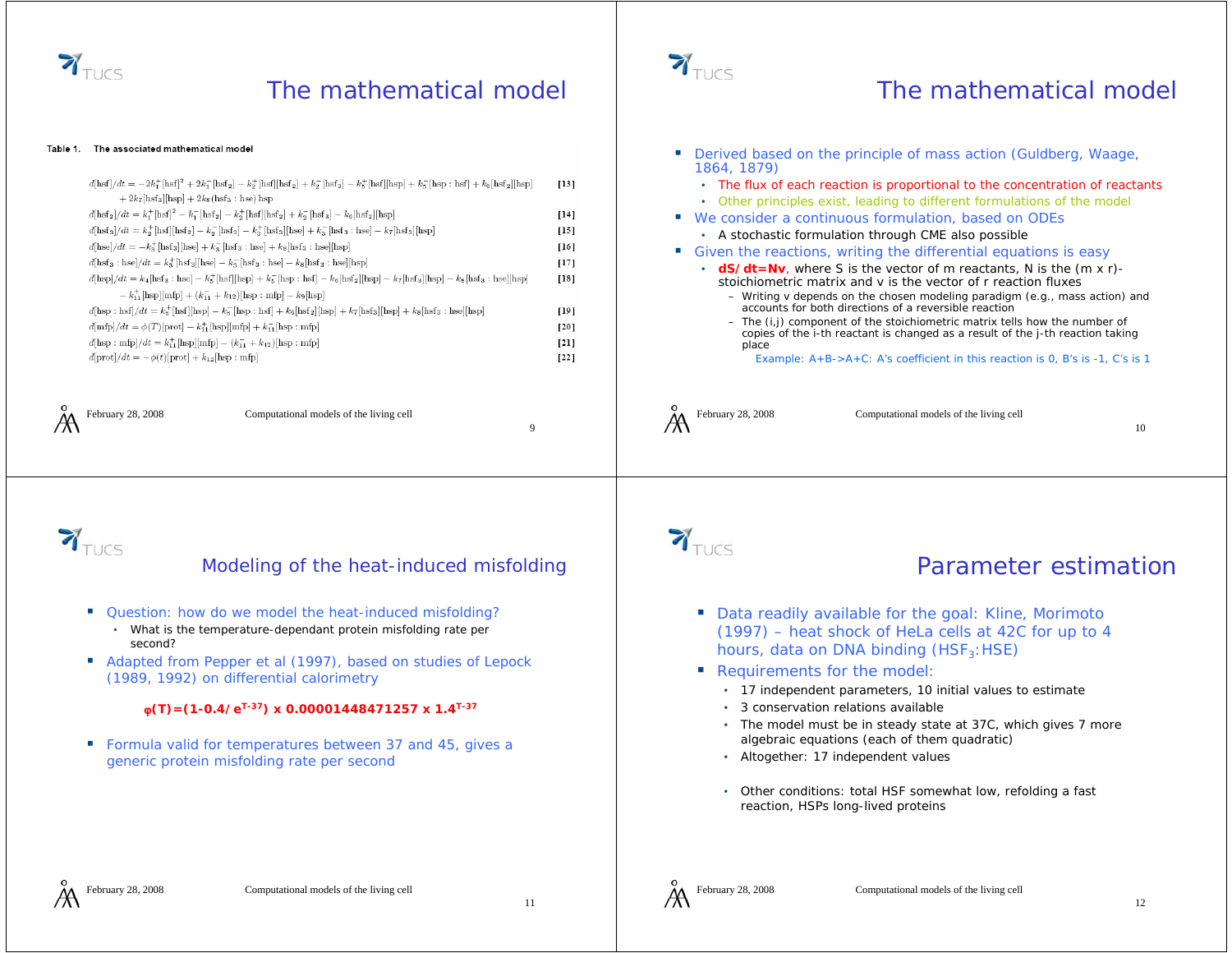

### A good modeling/simulation environment

**Standard estimation procedure in COPASI (and not** ■ Our choice: **COPASI** (www.copasi.org) only) • Hoops, S., Sahle, S., Gauges, R., Lee, C., Pahle, J., Simus, N., • Give the data and the target function Singhal, M., Xu, L., Mendes, P., and Kummer, U. (2006). COPASI • Give the list of parameters — a COmplex PAthway SImulator. *Bioinformatics* **22**, 3067-74. • The program scans the range of parameters and makes • User-friendly choices; for each choice it evaluates the target function Stochastic and deterministic time course simulationagainst the experimental data (least mean squares) Steady state analysis – The way it scans the space of parameter values depends on the chosen method• Metabolic control analysis – Many sophisticated methods currently available • Mass conservation analysis – All are local-optimization methods • Optimization of arbitrary objective functions • It reports the best set of values • SBML-based **Estimation repeated over and over again, with** various methods for scanning the parameter • **Excellent for parameter estimation** space, to improve on the score of the fit • FREE!February 28, 2008 Computational models of the living cell February 28, 2008 Computational models of the living cell 1314 $\mathbf{Y}_{\text{TUCS}}$  $\sum_{\text{TUCS}}$ Parameter estimationParameter estimationFinding values for parameters and initial values so that ■ Ideal approach: the behavior at 42 is good is not difficult • Solve analytically the steady state equations at 37C • Use the solution to decrease the number of independent Problem: a good fit at 42C may not necessarily be in the parameters and initial values steady state at 37C • Do parameter estimation on the remaining independent variables • Idea: Change the initial values so that we start in the steady state to fit the model based on the data at 42Cat 37**Problem:** The steady state (37C) equations cannot be • Outcome: the behavior at 42C is not satisfactory anymore solved because they have degree 14 (overall) • Idea: Iterate the procedure, estimating parameters and starting in the steady state • Outcome: the procedure does not converge to a good fit • Explanation: Changing the parameters will change the steady state, starting in the new steady state will modify the old behavior

 $\mathbf{Y}_{\text{TUCS}}$ 



Parameter estimation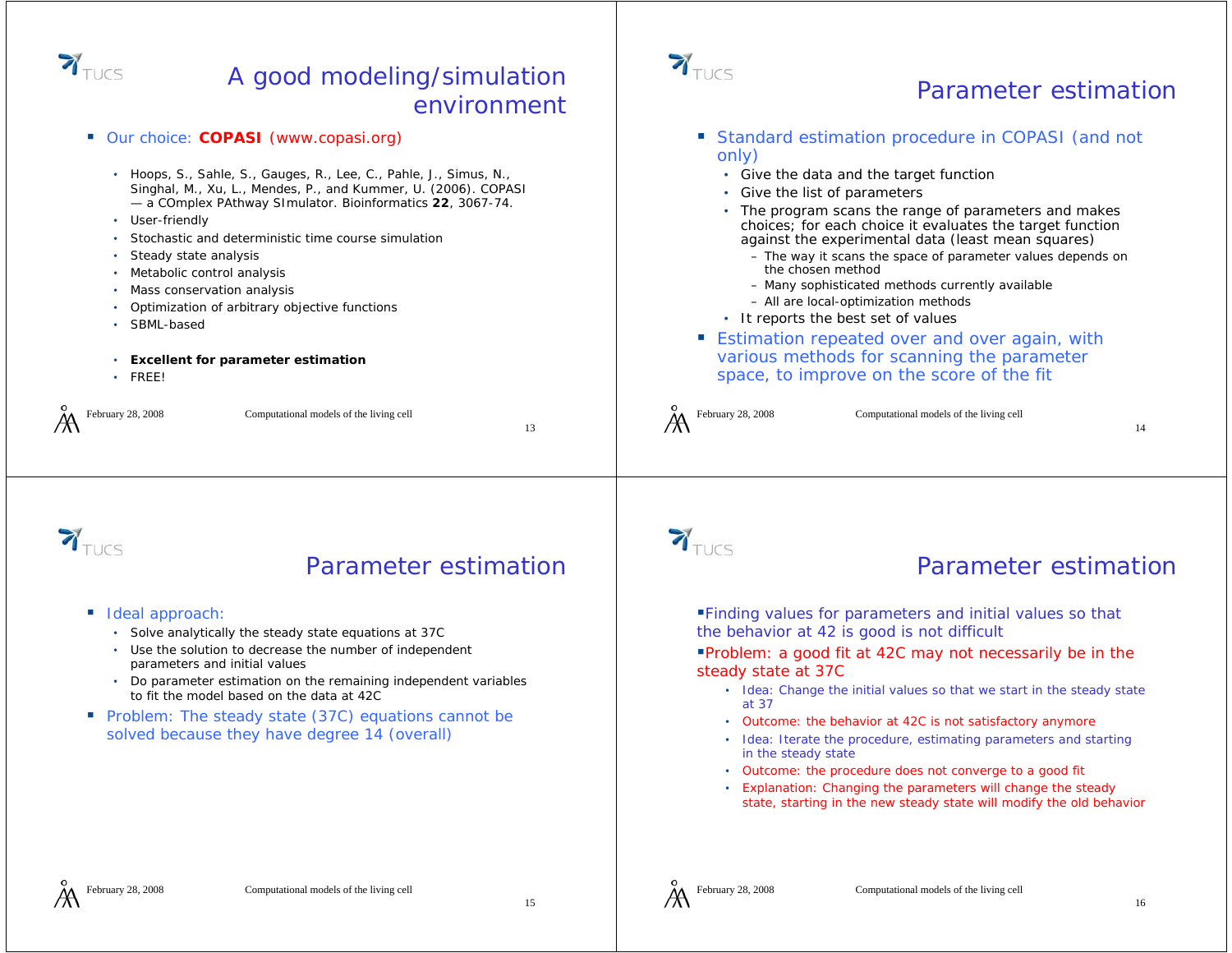

#### Strategy for parameter estimation



### Parameter fit



February 28, 2008 Computational models of the living cell



### Predictions and validation

- 1. Higher the temperature, higher the response
- 2. Prolonged transcription at 43C confirmed
	- Unlike previous models
- 3. Heat shock removed at the peak of the response confirms a more rapid

# 43 °C



to the highest value in the graph so that it can be easily compared

# $\mathbf{Y}_{\text{TUCS}}$

 $\sum_{\text{TUCS}}$ 

### Predictions and validation

- г Experiment: two waves of heat shock, the second applied after the level of HSP has peaked
- Observation: the second heat shock response much milder than the first
	- • The reason is that the cell is better prepared to deal with the second heat shock
	- • Therapeutic consequences have been suggested: "train" the cell for heat shock by an initial milder heat shock
- The model prediction is in line with the experimental observation
	- Dotted line: heat shock at 42C for two hours, behavior followed up to 20 hours
	- Continuous line: heat shock at 42C for two hours, followed by a second wave of heat shock after the level of HSP has peaked



**Skip** 

hse]/[hse]<sub>k</sub>

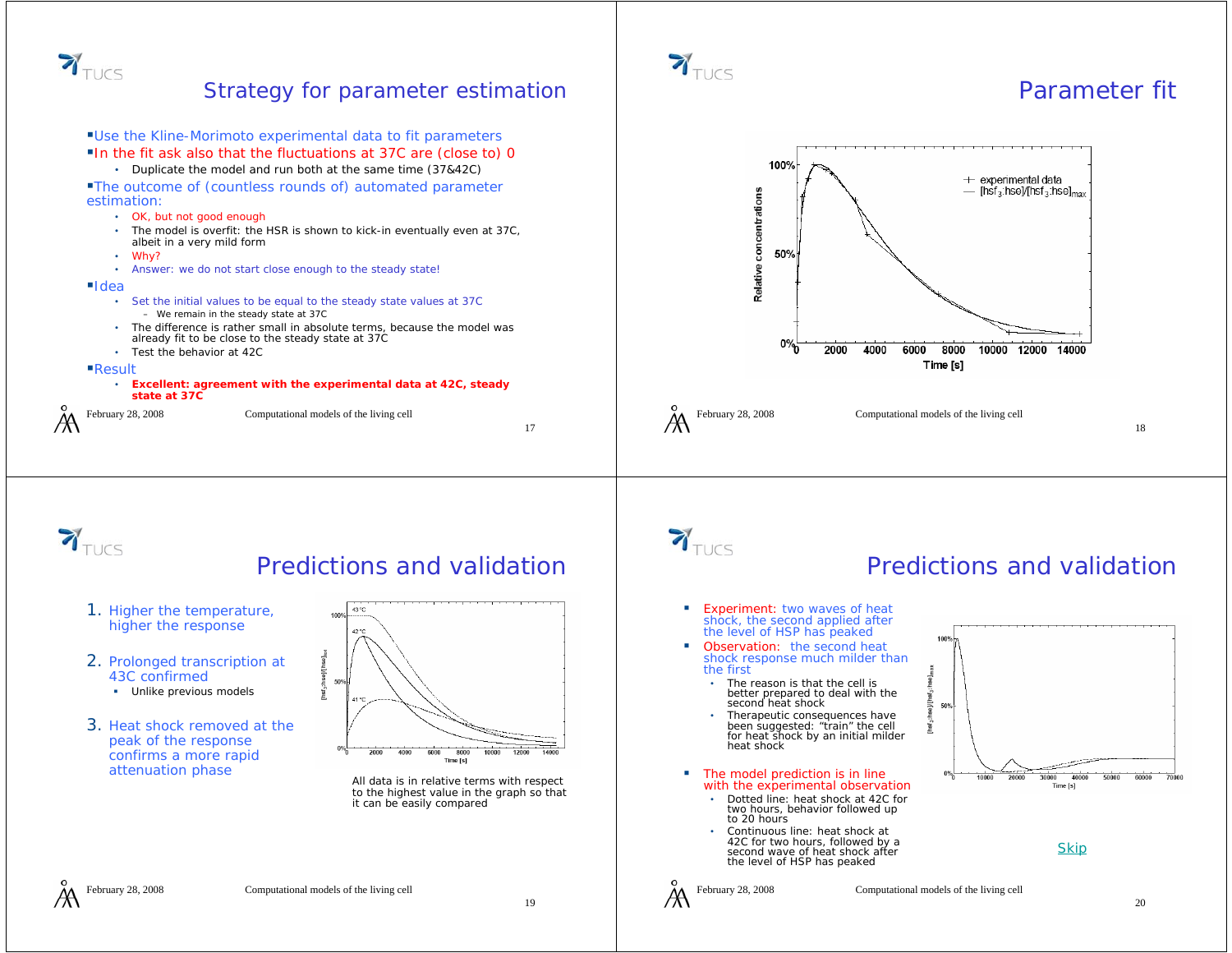